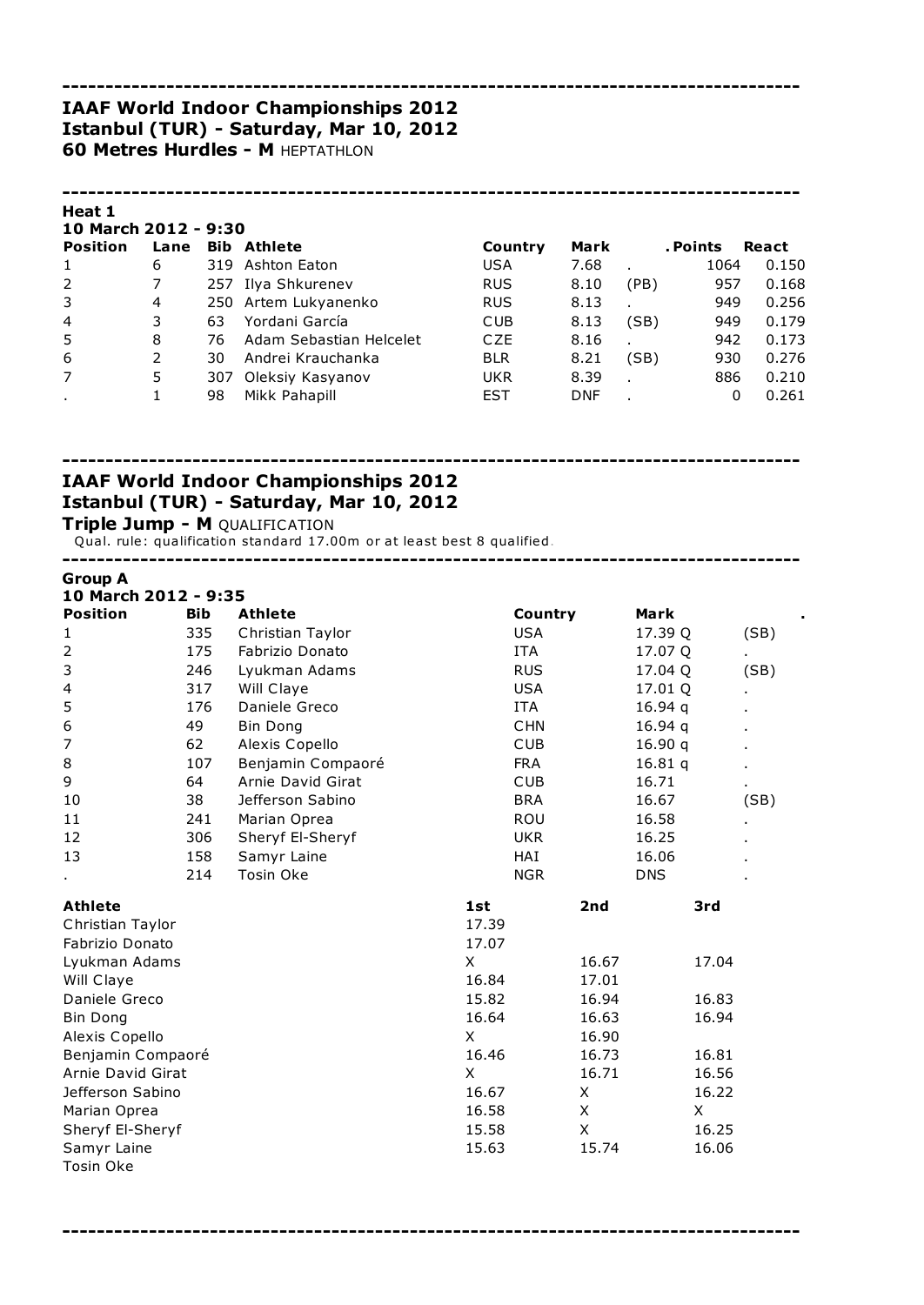## IAAF World Indoor Championships 2012 Istanbul (TUR) - Saturday, Mar 10, 2012 **60 Metres Hurdles - M HEATS**

Qual. rule: first 3 of each heat (Q) plus the 4 fastest times (q) qualified.

| Heat 1                                   |                          |            |                |                              |                          |            |                |                |
|------------------------------------------|--------------------------|------------|----------------|------------------------------|--------------------------|------------|----------------|----------------|
| 10 March 2012 - 9:40                     |                          |            |                |                              |                          |            |                |                |
| <b>Position</b>                          | Lane                     | <b>Bib</b> | Athlete        |                              | Country                  | Mark       |                | . React        |
| $\mathbf{1}$                             | 2                        | 111        |                | Pascal Martinot-Lagarde      | <b>FRA</b>               | 7.66 Q     | ï              | 0.191          |
| $\overline{2}$                           | $\overline{4}$           | 242        |                | Lehann Fourie                | <b>RSA</b>               | 7.67 Q     | ä,             | 0.205          |
| 3                                        | 3                        | 256        |                | Konstantin Shabanov          | <b>RUS</b>               | 7.72 Q     |                | 0.223          |
| 4                                        | 5                        | 174        |                | Paolo Dal Molin              | <b>ITA</b>               | 7.78q      |                | 0.140          |
| 5                                        | 6                        | 151        |                | Konstadínos Douvalídis       | GRE                      | 7.83       |                | 0.230          |
| 6                                        | 1                        | 196        |                | Kim Fai Iong                 | <b>MAC</b>               | 8.41       | (SB)           | 0.236          |
| 7                                        | 8                        | 194        | Ali Hazer      |                              | LIВ                      | 8.84       | ä,             | 0.252          |
|                                          | $\overline{7}$           | 4          |                | Othman Hadj Lazib            | <b>ALG</b>               | DQ         |                | 0.079          |
| Heat 2<br>10 March 2012 - 9:47           |                          |            |                |                              |                          |            |                |                |
| <b>Position</b>                          | Lane                     | <b>Bib</b> | <b>Athlete</b> |                              | Country                  | Mark       |                | . React        |
| $\mathbf{1}$                             | 4                        | 131        |                | Andrew Pozzi                 | <b>GBR</b>               | 7.61 Q     | (PB)           | 0.210          |
| $\mathbf 2$                              | 3                        | 50         |                | Xiang Liu                    | <b>CHN</b>               | 7.62 Q     | ×,             | 0.214          |
| 3                                        | 6                        | 142        |                | Helge Schwarzer              | <b>GER</b>               | 7.72 Q     |                | 0.130          |
| 4                                        | 1                        | 160        |                | Balázs Baji                  | <b>HUN</b>               | 7.81q      |                | 0.245          |
| 5                                        | $\overline{7}$           | 224        |                | Dominik Bochenek             | POL                      | 7.85       |                | 0.148          |
| 6                                        | $\overline{2}$           | 48         |                | Ronald Forbes                | CAY                      | 7.95       |                | 0.292          |
| $\overline{7}$                           | 8                        | 192        |                | Abdulaziz Al Mandeel         | <b>KUW</b>               | 7.98       |                | 0.321          |
| 8                                        | 5                        | 220        |                | Jorge McFarlane              | <b>PER</b>               | 8.16       | (SB)           | 0.239          |
| Heat 3<br>10 March 2012 - 9:54           |                          |            |                |                              |                          |            |                |                |
| <b>Position</b>                          | Lane                     | <b>Bib</b> | <b>Athlete</b> |                              | Country                  | Mark       |                | .React         |
| $\mathbf{1}$                             | 4                        | 171        |                | <b>Emanuele Abate</b>        | <b>ITA</b>               | 7.71 Q     | ä,             | 0.139          |
| $\mathbf 2$                              | 3                        | 31         |                | Maksim Lynsha                | <b>BLR</b>               | 7.81 Q     | t.             | 0.254          |
| 3                                        | 6                        | 90         |                | Jackson Quiñónez             | <b>ESP</b>               | 7.83 Q     | t.             | 0.234          |
| 4                                        | 1                        | 248        |                | Evgeniy Borisov              | <b>RUS</b>               | 7.88       | $\blacksquare$ | 0.248          |
| 5                                        | 5                        | 181        |                | Eric Keddo                   | <b>JAM</b>               | 7.96       |                | 0.298          |
| 6                                        | $\overline{2}$           | 51         |                | Dongpeng Shi                 | <b>CHN</b>               | 8.15       | (SB)           | 0.157          |
| 7                                        | $\overline{7}$           | 68         |                | Alexandros Stavrides         | <b>CYP</b>               | 8.17       |                | 0.235          |
|                                          | 8                        | 318        |                | Kevin Craddock               | <b>USA</b>               | <b>DNS</b> |                | 0.000          |
| Heat 4                                   |                          |            |                |                              |                          |            |                |                |
| 10 March 2012 - 10:01<br><b>Position</b> | Lane                     |            | <b>Bib</b>     | <b>Athlete</b>               | Country                  | Mark       |                | . React        |
| $\mathbf 1$                              | 6                        |            | 328            | Aries Merritt                | <b>USA</b>               | 7.66 Q     |                | 0.159          |
| 2                                        | $\mathbf 1$              |            | 182            | Richard Phillips             | <b>JAM</b>               | 7.71 Q     |                | 0.174          |
| 3                                        | 8                        |            | 228            |                              | POL                      | 7.81 Q     |                |                |
| 4                                        | $\overline{2}$           |            | 65             | Artur Noga<br>Orlando Ortega | <b>CUB</b>               | 7.82q      |                | 0.168<br>0.166 |
| 5                                        | $\overline{\phantom{a}}$ |            | 166            | Ben Reynolds                 | IRL                      | 7.82q      |                | 0.206          |
|                                          | $\overline{\mathcal{A}}$ |            | 145            | Gregor Traber                |                          | 7.83       |                |                |
| 6<br>7                                   |                          |            | 235            | Enrique Llanos               | <b>GER</b><br><b>PUR</b> | 9.65       |                | 0.280<br>0.232 |
|                                          | 3<br>5                   |            | 114            | Mensah Elliott               | GAM                      | <b>DNF</b> |                | 0.220          |
|                                          |                          |            |                |                              |                          |            |                |                |

-------------------------------------------------------------------------------------

-------------------------------------------------------------------------------------

## IAAF World Indoor Championships 2012 Istanbul (TUR) - Saturday, Mar 10, 2012

Shot Put - W QUALIFICATION

Qual. rule: qualification standard 18.60m or at least best 8 qualified.

#### Group A

| 10 March 2012 - 10:05 |  |  |  |
|-----------------------|--|--|--|
|-----------------------|--|--|--|

| <b>Position</b> | Bib | Athlete           | Country    | Mark    |  |
|-----------------|-----|-------------------|------------|---------|--|
|                 | 694 | Valerie Adams     | NZL        | 19.43 O |  |
| 2               | 530 | Nadzeya Ostapchuk | <b>BLR</b> | 19.26 O |  |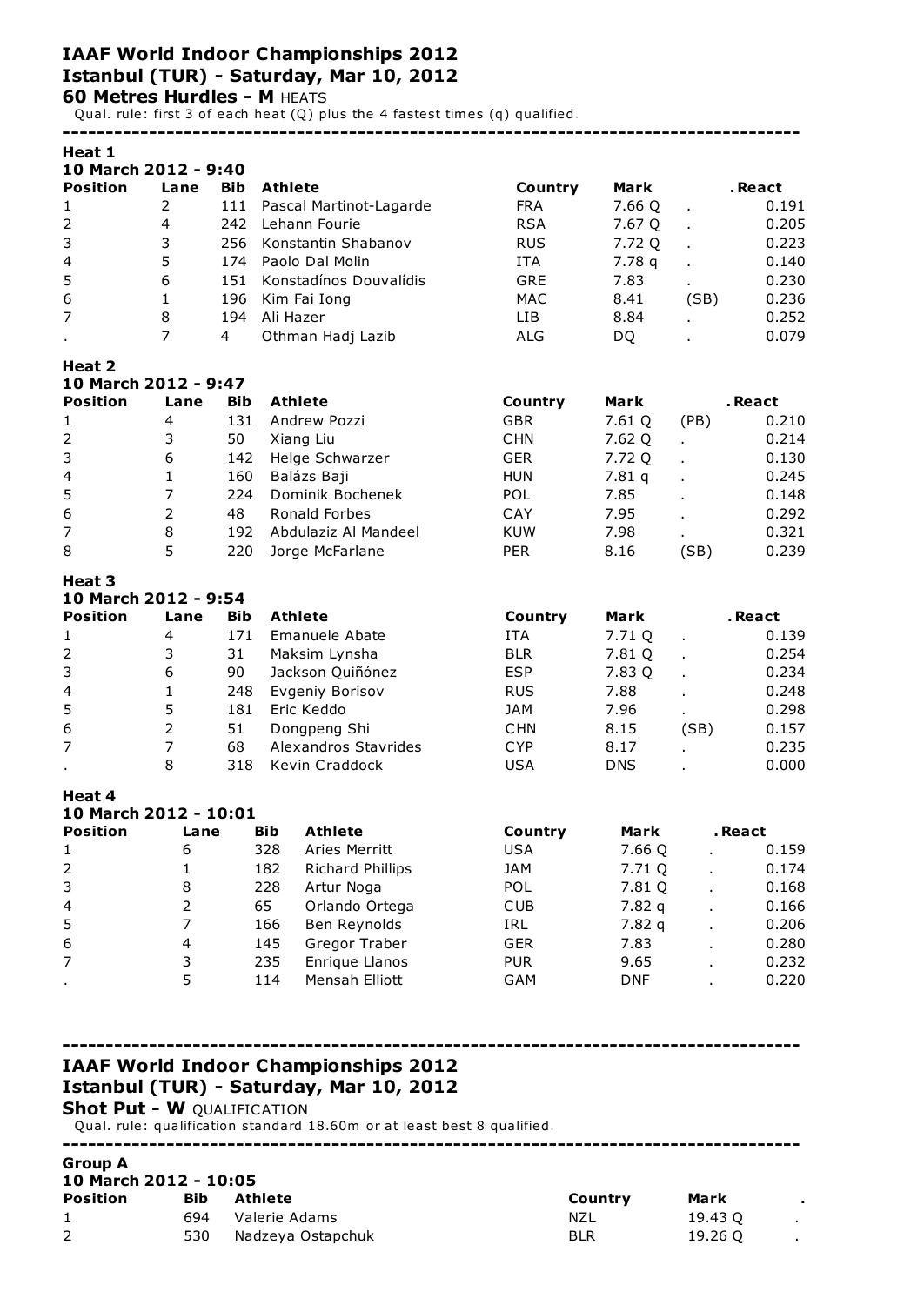| 3                         | 798 | Jillian Camarena-Williams |         | <b>USA</b>     | 19.11 Q   |                |
|---------------------------|-----|---------------------------|---------|----------------|-----------|----------------|
| $\overline{\mathbf{4}}$   | 614 | Nadine Kleinert           |         | <b>GER</b>     | 19.00 Q   |                |
| 5                         | 799 | Michelle Carter           |         | <b>USA</b>     | 18.61 Q   |                |
| 6                         | 742 | Irina Tarasova            |         | <b>RUS</b>     | 18.57 q   | $\blacksquare$ |
| 7                         | 734 | Evgeniia Kolodko          | 18.52 q |                |           |                |
| 8                         | 553 | Xiangrong Liu             |         | <b>CHN</b>     | 18.29q    | ×,             |
| 9                         | 526 | Alena Kopets              |         | <b>BLR</b>     | 17.80     | $\blacksquare$ |
| 10                        | 616 | Christina Schwanitz       |         | <b>GER</b>     | 17.58     | $\blacksquare$ |
| 11                        | 566 | Misleydis González        |         | <b>CUB</b>     | 17.32     | $\blacksquare$ |
| 12                        | 629 | Leyla Rajabi              |         | IRI            | 17.29     | $\blacksquare$ |
| 13                        | 702 | Paulina Guba              |         | POL            | 17.15     | $\blacksquare$ |
| 14                        | 590 | Jessica Cérival           |         | <b>FRA</b>     | 16.47     | ł,             |
| 15                        | 580 | Úrsula Ruiz               |         | <b>ESP</b>     | 16.43     | $\blacksquare$ |
| 16                        | 781 | Halyna Obleshchuk         |         | <b>UKR</b>     | 16.39     | $\blacksquare$ |
| 17                        | 768 | Emel Dereli               | 16.02   | $\blacksquare$ |           |                |
|                           | 545 | Radoslava Mavrodieva      |         | <b>BUL</b>     | <b>NM</b> | ٠              |
| <b>Athlete</b>            |     |                           | 1st     | 2nd            | 3rd       |                |
| Valerie Adams             |     |                           | 19.43   |                |           |                |
| Nadzeya Ostapchuk         |     |                           | 19.26   |                |           |                |
| Jillian Camarena-Williams |     |                           | X       | 19.11          |           |                |
| Nadine Kleinert           |     |                           | 19.00   |                |           |                |
| Michelle Carter           |     |                           | 18.61   |                |           |                |
| Irina Tarasova            |     |                           | 18.33   | 18.49          | 18.57     |                |
| Evgeniia Kolodko          |     |                           | 18.28   | 18.52          | 18.36     |                |
| Xiangrong Liu             |     |                           | 18.29   | X              | 18.13     |                |
| Alena Kopets              |     |                           | 17.80   | X              | X         |                |
| Christina Schwanitz       |     |                           | 17.19   | X              | 17.58     |                |
| Misleydis González        |     |                           | 17.17   | 17.12          | 17.32     |                |
| Leyla Rajabi              |     |                           | 16.98   | 17.29          | 17.08     |                |
| Paulina Guba              |     |                           | 16.72   | 16.92          | 17.15     |                |
| Jessica Cérival           |     |                           | 15.89   | 16.18          | 16.47     |                |
| Úrsula Ruiz               |     |                           | X       | 16.43          | 15.70     |                |
| Halyna Obleshchuk         |     |                           | 16.15   | 16.39          | 16.13     |                |
| Emel Dereli               |     |                           | 16.02   | Χ              | 15.99     |                |
| Radoslava Mavrodieva      |     |                           | X       | X              | Χ         |                |

#### ------------------------------------------------------------------------------------- IAAF World Indoor Championships 2012 Istanbul (TUR) - Saturday, Mar 10, 2012

**60 Metres - W HEATS** 

Qual. rule: first 2 of each heat (Q) plus the 8 fastest times (q) qualified.

-------------------------------------------------------------------------------------

#### Heat 1

| 10 March 2012 - 10:10 |      |            |                     |            |                   |                |         |
|-----------------------|------|------------|---------------------|------------|-------------------|----------------|---------|
| <b>Position</b>       | Lane | <b>Bib</b> | <b>Athlete</b>      | Country    | Mark              |                | . React |
| 1                     | 3    | 635        | Audrey Alloh        | <b>ITA</b> | 7.33 Q            | (PB)           | 0.198   |
| $\overline{2}$        | 8    | 644        | Aleen Bailey        | <b>JAM</b> | 7.34 Q            |                | 0.226   |
| 3                     |      | 604        | Asha Philip         | <b>GBR</b> | 7.37 <sub>q</sub> | $\blacksquare$ | 0.191   |
| $\overline{4}$        | 2    | 705        | Sónia Tavares       | <b>POR</b> | 7.45              | $\blacksquare$ | 0.185   |
| 5                     | 5    | 512        | Papia Rani Sarkar   | <b>BAN</b> | 8.17              | $\blacksquare$ | 0.292   |
| 6                     | 4    | 661        | Anna Bulanova       | <b>KGZ</b> | 8.19              |                | 0.306   |
| 7                     | 7    | 682        | Maria Inaly Morazán | <b>NCA</b> | 8.29              | (PB)           | 0.162   |
| 8                     | 6    | 691        | Rachel Abrams       | NMI        | 8.31              | (PB)           | 0.383   |
| Heat 2                |      |            |                     |            |                   |                |         |
| 10 March 2012 - 10:17 |      |            |                     |            |                   |                |         |
| <b>Position</b>       | Lane | <b>Bib</b> | Athlete             | Country    | Mark              |                | . React |
| 1                     | 4    | 689        | Gloria Asumnu       | <b>NGR</b> | 7.19 Q            |                | 0.167   |
| 2                     |      | 651        | Chisato Fukushima   | JPN        | 7.29 Q            | (NR)           | 0.162   |
| 3                     | 2    | 529        | Yulia Nestsiarenka  | <b>BLR</b> | 7.33q             |                | 0.216   |
| 4                     | 5    | 653        | Olga Bludova        | <b>KAZ</b> | 7.45              |                | 0.177   |
| 5                     | 3    | 563        | Feta Ahamada        | <b>COM</b> | 7.49              |                | 0.159   |
| 6                     | 8    | 762        | Yelena Ryabova      | TKM        | 7.76              |                | 0.255   |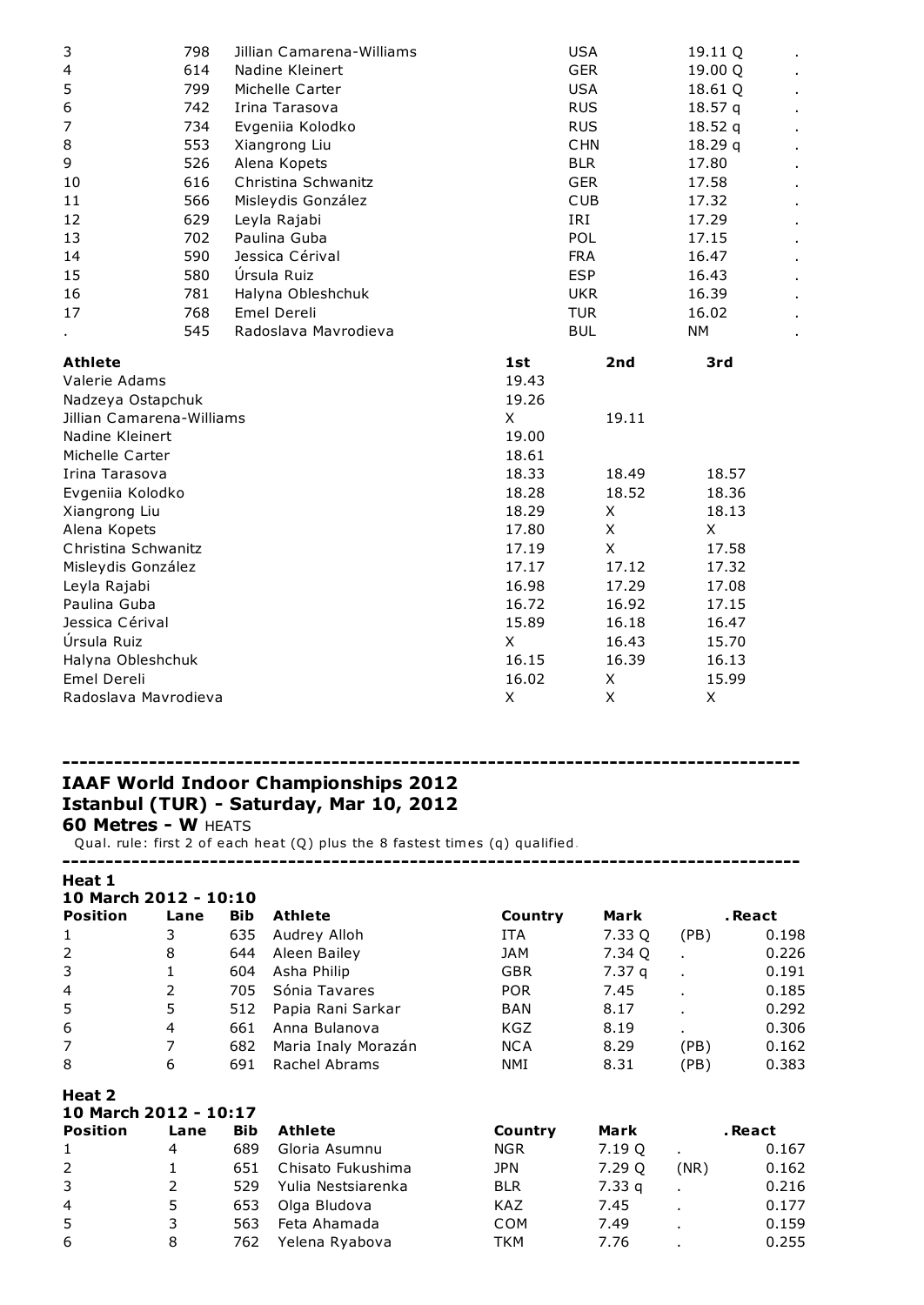| $\overline{7}$                           | $\overline{7}$ | 501        | Shinelle Proctor        | AIA                   | 8.01        | (PB) | 0.197   |
|------------------------------------------|----------------|------------|-------------------------|-----------------------|-------------|------|---------|
| 8                                        | 6              | 752        | Pauline Kwalea          | SOL                   | 8.48        | (PB) | 0.258   |
| Heat 3                                   |                |            |                         |                       |             |      |         |
| 10 March 2012 - 10:24<br><b>Position</b> |                |            |                         |                       |             |      |         |
|                                          | Lane           | <b>Bib</b> | <b>Athlete</b>          | Country               | <b>Mark</b> |      | .React  |
| 1                                        | 6              | 816        | Barbara Pierre          | <b>USA</b>            | 7.24 Q      |      | 0.126   |
| $\overline{2}$                           | 7              | 619        | Vida Anim               | <b>GHA</b>            | 7.35 Q      |      | 0.182   |
| 3                                        | 1              | 571        | Katerina Cechová        | <b>CZE</b>            | 7.40q       |      | 0.171   |
| 4                                        | 8              | 560        | Delphine Atangana       | <b>CMR</b>            | 7.47        |      | 0.136   |
| 5                                        | 2              | 625        | Yee Pui Fong            | <b>HKG</b>            | 7.67        |      | 0.211   |
| 6                                        | 3              | 562        | Patricia Taea           | COK                   | 8.06        | (NR) | 0.169   |
| $\overline{7}$                           | 5              | 760        | Belinda Talakai         | <b>TGA</b>            | 8.45        | (PB) | 0.169   |
|                                          | 4              | 516        | Wangchuk Tashi Eden     | <b>BHU</b>            | <b>DNS</b>  |      | 0.000   |
| Heat 4<br>10 March 2012 - 10:31          |                |            |                         |                       |             |      |         |
| <b>Position</b>                          | Lane           | <b>Bib</b> | <b>Athlete</b>          | Country               | Mark        |      | . React |
| 1                                        | 4              | 544        | Ivet Lalova             | <b>BUL</b>            | 7.19 Q      |      | 0.173   |
| $\overline{2}$                           | 5              | 685        | Dafne Schippers         | <b>NED</b>            | 7.28 Q      | L.   | 0.172   |
| 3                                        | $\overline{7}$ | 667        | Lina Grincikaité        | LTU                   | 7.37q       |      | 0.248   |
| $\overline{\mathcal{A}}$                 | 2              | 657        | Viktoriya Zyabkina      | KAZ                   | 7.55        |      | 0.263   |
| 5                                        | 1              | 681        | Globine Mayova          | <b>NAM</b>            | 7.64        | (NR) | 0.170   |
| 6                                        | 6              | 627        | Niafatul Aini           | INA                   | 7.92        |      | 0.261   |
| $\overline{7}$                           | 3              | 693        | Lovelite Detenamo       | <b>NRU</b>            | 8.04        | (NR) | 0.141   |
| 8                                        | 8              | 504        | Anna Sirvent            | AND                   | 8.37        |      | 0.251   |
|                                          |                |            |                         |                       |             |      |         |
| Heat 5<br>10 March 2012 - 10:38          |                |            |                         |                       |             |      |         |
| <b>Position</b>                          | Lane           | <b>Bib</b> | <b>Athlete</b>          | Country               | <b>Mark</b> |      | .React  |
| 1                                        | 7              | 559        | Murielle Ahoure         | CIV                   | 7.23 Q      | ä,   | 0.163   |
| $\mathbf 2$                              | $\overline{2}$ | 519        | Yuliya Balykina         | <b>BLR</b>            | 7.31 Q      |      | 0.192   |
| 3                                        | 3              | 783        | Viktorya Pyatachenko    | <b>UKR</b>            | 7.43q       |      | 0.227   |
| $\overline{\mathcal{A}}$                 | 4              | 555        | Yujia Tao               | <b>CHN</b>            | 7.44        |      | 0.253   |
| 5                                        | 1              | 679        | Rebecca Camilleri       | MLT                   | 7.68        | (PB) | 0.171   |
| 6                                        | 5              | 631        | Dana Abdul Razak        | IRQ                   | 7.78        | (SB) | 0.232   |
| $\overline{7}$                           | $\,$ 6 $\,$    | 680        | Mary Jane Vincent       | MRI                   | 7.84        | (NR) | 0.184   |
| 8                                        | 8              | 698        | Colleen Gibbons         | <b>PLW</b>            | 8.88        | (PB) | 0.268   |
| Heat 6                                   |                |            |                         |                       |             |      |         |
| 10 March 2012 - 10:45                    |                |            |                         |                       |             |      |         |
| <b>Position</b>                          | Lane           | <b>Bib</b> | <b>Athlete</b>          | Country               | Mark        |      | . React |
| $\mathbf{1}$                             | 3              | 634        | LaVerne Jones-Ferrette  | <b>ISV</b>            | 7.21 Q      | ×,   | 0.202   |
| $\overline{2}$                           | 5              | 543        | Inna Eftimova           | <b>BUL</b>            | 7.35 Q      |      | 0.253   |
| 3                                        | $\overline{7}$ | 537        | Ana Claudia Silva       | <b>BRA</b>            | 7.40q       | (PB) | 0.218   |
| $\overline{4}$                           | $\mathsf{2}\,$ | 684        | Jamile Samuel           | <b>NED</b>            | 7.47        |      | 0.215   |
| 5                                        | 8              | 626        | Anasztázia Nguyen       | <b>HUN</b>            | 7.59        |      | 0.275   |
| 6                                        | $\overline{4}$ | 751        | Martina Pretelli        | <b>SMR</b>            | 7.79        |      | 0.256   |
| $\overline{7}$                           | 6              | 834        | Daphne Nalawas          | VAN                   | 9.06        | (PB) | 0.390   |
|                                          | $\mathbf{1}$   | 561        | Elyse Ndaya Kabeya      | COD                   | <b>DNS</b>  |      | 0.000   |
|                                          |                |            |                         |                       |             |      |         |
| Heat 7<br>10 March 2012 - 10:52          |                |            |                         |                       |             |      |         |
| <b>Position</b>                          | Lane           | <b>Bib</b> | Athlete                 |                       | Mark        |      | . React |
| $\mathbf{1}$                             | 5              | 646        | Veronica Campbell-Brown | Country<br><b>JAM</b> | 7.29 Q      |      | 0.274   |
|                                          |                |            |                         |                       |             | ä,   |         |
| $\overline{2}$                           | 6              | 556        | Yongli Wei              | <b>CHN</b>            | 7.35 Q      | (SB) | 0.176   |
| 3                                        | $\overline{7}$ | 830        | Guzel Khubbieva         | <b>UZB</b>            | 7.39q       | ä,   | 0.144   |
| $\overline{\mathbf{4}}$                  | 8              | 725        | Ekaterina Filatova      | <b>RUS</b>            | 7.49        |      | 0.269   |
| 5                                        | 3              | 632        | Hrafnhild Hermódsdóttir | <b>ISL</b>            | 7.97        |      | 0.247   |
| 6                                        | $\mathbf{1}$   | 706        | Terani Faremiro         | <b>PYF</b>            | 8.46        | (PB) | 0.246   |
| $\overline{7}$                           | $\overline{4}$ | 662        | Etita Tio               | KIR                   | 9.14        | (PB) | 0.256   |
| 8                                        | $\overline{2}$ | 500        | Tahmina Kohistani       | AFG                   | 9.32        | (NR) | 0.341   |
| Heat 8                                   |                |            |                         |                       |             |      |         |
| 10 March 2012 - 10:59                    |                |            |                         |                       |             |      |         |
| <b>Position</b>                          | Lane           |            | <b>Bib Athlete</b>      | Country               | Mark        |      | . React |
| $\mathbf{1}$                             | 6              | 511        | Chandra Sturrup         | BAH                   | 7.23 Q      | (SB) | 0.142   |
| $\overline{2}$                           | $\mathbf{1}$   | 811        | Tianna Madison          | <b>USA</b>            | 7.24 Q      |      | 0.213   |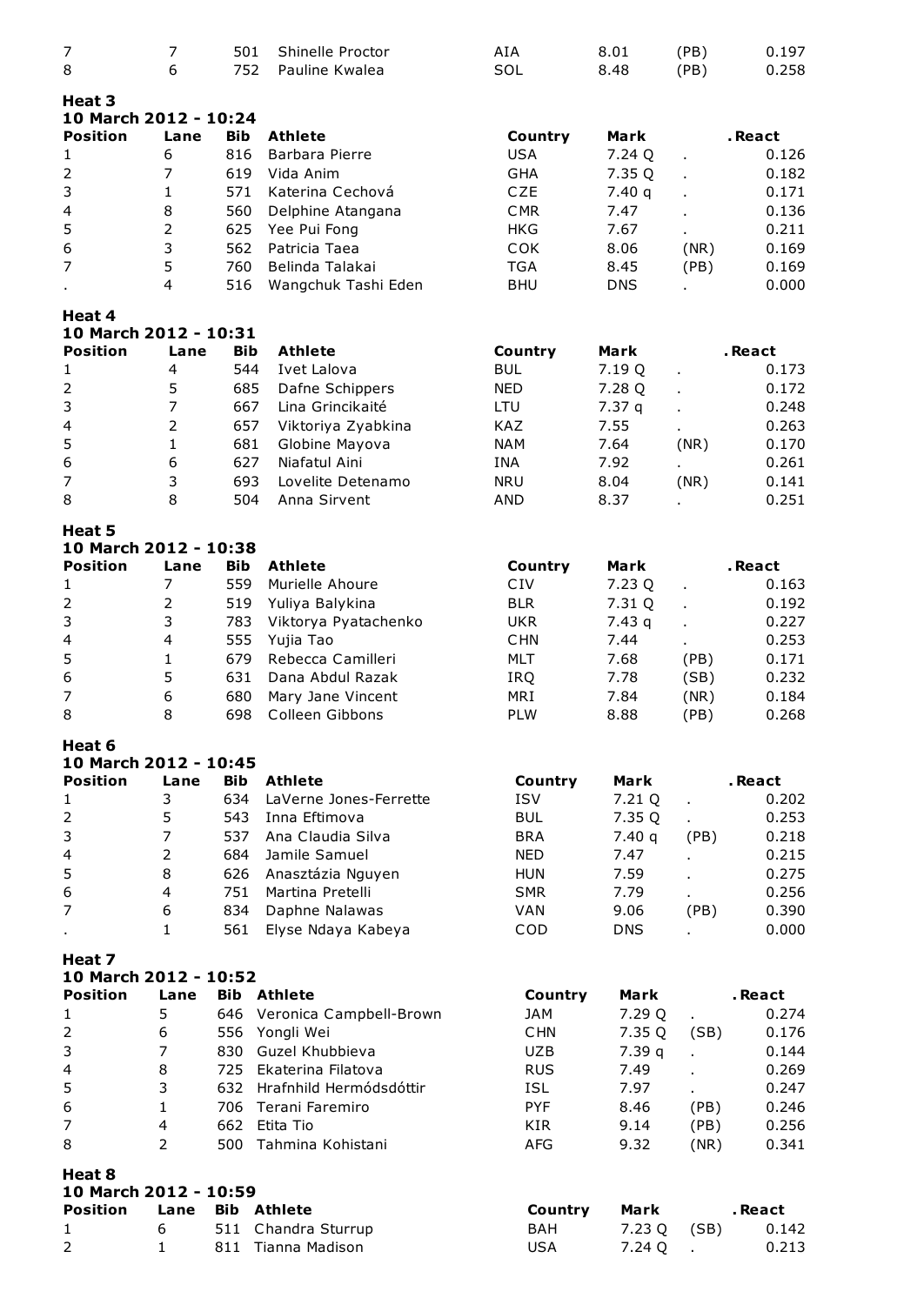| 3  | ь. | 608  | Jodie Williams                   | GBR        | 7.40 g |      | 0.152 |
|----|----|------|----------------------------------|------------|--------|------|-------|
| 4  | 4  |      | 763 Ching-Hsien Liao             | TPE        | 7.68   |      | 0.168 |
| -5 |    |      | 643 Karene King                  | <b>IVB</b> | 7.76   |      | 0.310 |
| 6  | 8  | 548. | Mariette Mien                    | <b>BUR</b> | 8.01   | (PB) | 0.220 |
| 7  |    |      | 551 Hinikissia Albertine Ndikert | <b>CHA</b> | 8.13   | (PB) | 0.482 |
| 8  |    |      | 836 Chauzie Choosha              | ZAM        | 8.19   | (NR) | 0.198 |

-------------------------------------------------------------------------------------

# IAAF World Indoor Championships 2012 Istanbul (TUR) - Saturda\, Mar 10, 2012 Pole Vault - M HEPTATHLON

| Group A<br>10 March 2012 - 10:30                   |                |               |                                                                                                                                                         |         |  |                                    |                          |                          |                          |               |             |                     |            |                           |
|----------------------------------------------------|----------------|---------------|---------------------------------------------------------------------------------------------------------------------------------------------------------|---------|--|------------------------------------|--------------------------|--------------------------|--------------------------|---------------|-------------|---------------------|------------|---------------------------|
| <b>Position</b>                                    |                | <b>Bib</b>    | <b>Athlete</b>                                                                                                                                          |         |  |                                    |                          |                          | Country                  |               | Mark        |                     | . Points   |                           |
| 1                                                  |                | 319           | Ashton Eaton                                                                                                                                            |         |  |                                    |                          | <b>USA</b>               |                          |               | 5.20        | (SB)                |            | 972                       |
| 2                                                  |                | 250           | Artem Lukyanenko                                                                                                                                        |         |  |                                    |                          | <b>RUS</b>               |                          |               | 5.00        | (PB)                |            | 910                       |
| 3                                                  |                | 257           | Ilya Shkurenev                                                                                                                                          |         |  |                                    |                          | <b>RUS</b>               |                          |               | 4.90        |                     |            | 880                       |
| 4                                                  |                | 307           | Oleksiy Kasyanov                                                                                                                                        |         |  |                                    |                          | <b>UKR</b>               |                          |               | 4.80        | (SB)                |            | 849                       |
| 5                                                  |                | 30            | Andrei Krauchanka                                                                                                                                       |         |  |                                    |                          | <b>BLR</b>               |                          |               | 4.80        | (SB)                |            | 849                       |
| 6                                                  |                | 76            | Adam Sebastian Helcelet                                                                                                                                 |         |  |                                    |                          | CZE                      |                          |               | 4.70        |                     |            | 819                       |
| 7                                                  |                | 63            | Yordani García                                                                                                                                          |         |  |                                    |                          | <b>CUB</b>               |                          |               | 4.60        |                     |            | 790                       |
|                                                    |                | 98            | Mikk Pahapill                                                                                                                                           |         |  |                                    |                          | <b>EST</b>               |                          |               | <b>DNS</b>  |                     |            | 0                         |
|                                                    |                |               |                                                                                                                                                         |         |  |                                    |                          |                          |                          |               |             |                     |            |                           |
| <b>Athlete</b>                                     |                |               |                                                                                                                                                         |         |  | 4.30 4.40 4.50 4.60 4.70 4.80 4.90 |                          |                          |                          |               | 5.00        | 5.10                | 5.20       | 5.30                      |
| Ashton Eaton                                       |                |               |                                                                                                                                                         |         |  | O                                  | $\overline{\phantom{a}}$ | O                        | $\overline{\phantom{a}}$ | O             | O           | O                   | XO         | <b>XXX</b>                |
| Artem Lukyanenko                                   |                |               |                                                                                                                                                         |         |  | O                                  | 0                        | 0                        | O                        | 0             | 0           | <b>XXX</b>          |            |                           |
| Ilya Shkurenev                                     |                |               |                                                                                                                                                         |         |  | O                                  | $\overline{\phantom{a}}$ | 0                        | O                        | O             | <b>XXX</b>  |                     |            |                           |
| Oleksiy Kasyanov                                   |                |               |                                                                                                                                                         | O       |  | O                                  | $\circ$                  | O                        | O                        | <b>XXX</b>    |             |                     |            |                           |
| Andrei Krauchanka                                  |                |               |                                                                                                                                                         |         |  | $\overline{\phantom{a}}$           | XO                       | $\overline{\phantom{a}}$ | O                        | $\frac{1}{2}$ | <b>XXX</b>  |                     |            |                           |
| Adam Sebastian Helcelet                            |                |               |                                                                                                                                                         | $\circ$ |  | O                                  | XXO                      | O                        | <b>XXX</b>               |               |             |                     |            |                           |
| Yordani García<br>Mikk Pahapill                    |                |               |                                                                                                                                                         |         |  |                                    | XO                       | <b>XXX</b>               |                          |               |             |                     |            |                           |
|                                                    |                |               |                                                                                                                                                         |         |  |                                    |                          |                          |                          |               |             |                     |            |                           |
| Heat 1                                             |                |               | Istanbul (TUR) - Saturday, Mar 10, 2012<br>4x400 Metres Relay - M HEATS<br>Qual. rule: first 2 of each heat (Q) plus the 2 fastest times (q) qualified. |         |  |                                    |                          |                          |                          |               |             |                     |            |                           |
| 10 March 2012 - 11:20<br><b>Position Lane Team</b> |                |               |                                                                                                                                                         |         |  |                                    |                          |                          |                          |               |             | <b>Country Mark</b> |            |                           |
|                                                    |                |               | <b>United States</b>                                                                                                                                    |         |  |                                    |                          |                          |                          |               |             |                     |            |                           |
| $\mathbf{1}$                                       | 5              |               | (Frankie Wright; Jamaal Torrance; Manteo Mitchell; Quentin<br>Iglehart-Summers)                                                                         |         |  |                                    |                          |                          |                          |               |             | <b>USA</b>          | O          | $3:07.47$ (SB)            |
| 2                                                  | 1              | <b>Spain</b>  |                                                                                                                                                         |         |  |                                    |                          |                          |                          |               |             | <b>ESP</b>          |            | $3:10.51$ <sub>(SB)</sub> |
| 3                                                  | 6              |               | (Mark Ujakpor; David Testa; Samuel García; Xavier Carrión)<br>Venezuela<br>(José Acevedo; Omar Longart; Alberto Aguilar; Freddy Mezones)                |         |  |                                    |                          |                          | <b>VEN</b>               |               | 3:11.11(NR) |                     |            |                           |
| 4                                                  | $\overline{4}$ | <b>Turkey</b> | (Ali Ekber Kayas; Halit Kiliç; Mehmet Güzel; Yavuz Can)                                                                                                 |         |  |                                    |                          |                          |                          |               |             | <b>TUR</b>          |            | 3:11.28(NR)               |
| 5                                                  | 2              |               | <b>Botswana</b><br>(Thapelo Ketlogetswe; Isaac Makwala; Pako Seribe; Zacharia<br>Kamberuka)                                                             |         |  |                                    |                          |                          |                          |               |             | BOT                 |            | 3:13.21(NR)               |
|                                                    | 3              |               | <b>Bahamas</b><br>(Michael Mathieu; La'Sean Pickstock; Jameson Strachan;<br>Demetrius Pinder)                                                           |         |  |                                    |                          |                          |                          |               |             | BAH                 | <b>DNS</b> |                           |

| Team          | <b>Nation</b> | <b>Reaction Time</b> |
|---------------|---------------|----------------------|
| United States | USA           | 0.239                |
| Spain         | <b>ESP</b>    | 0.238                |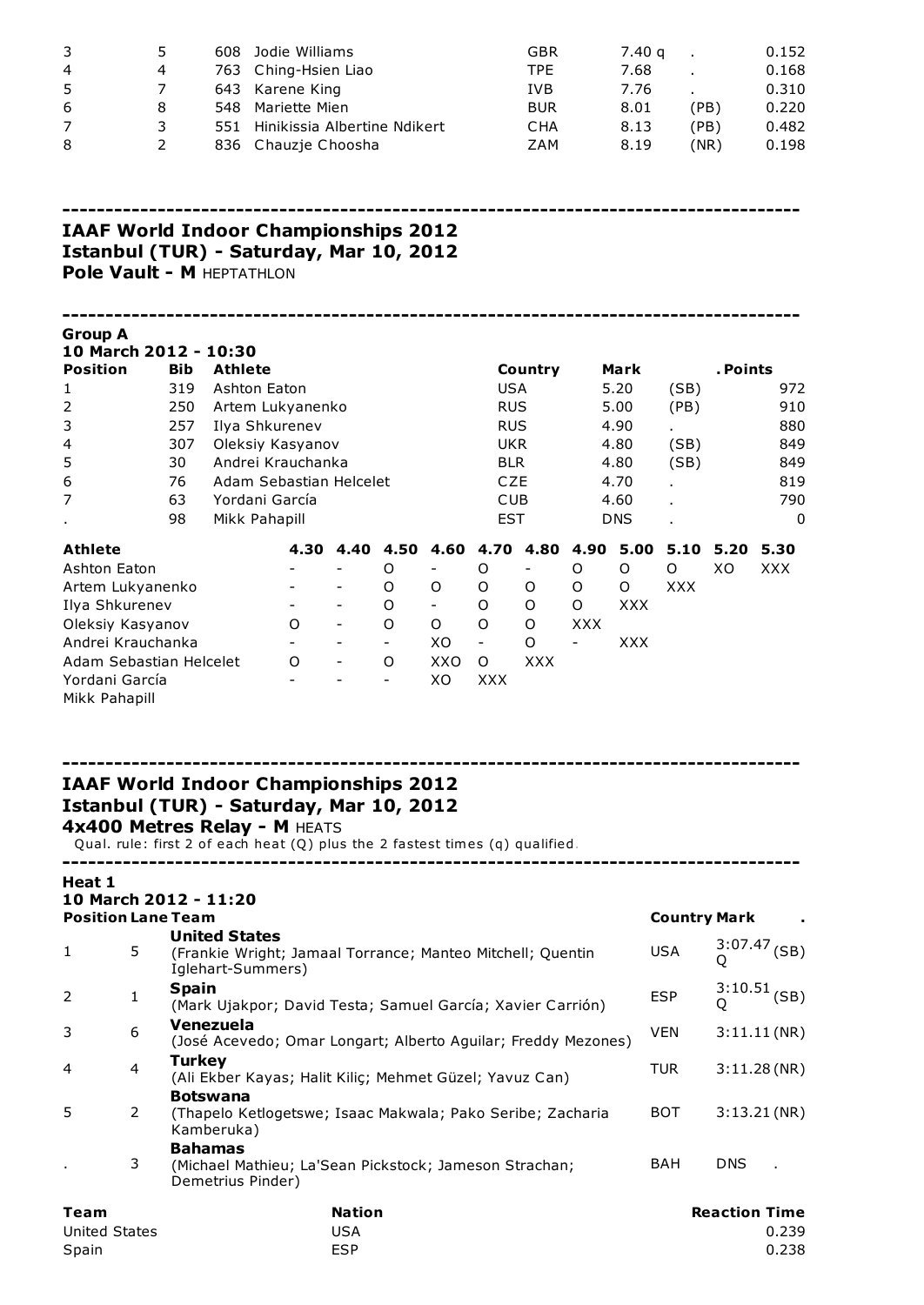| Venezuela       | VEN        | 0.256 |
|-----------------|------------|-------|
| Turkey          | TUR        | 0.288 |
| <b>Botswana</b> | BOT        | 0.243 |
| <b>Bahamas</b>  | <b>BAH</b> | 0.000 |

# Heat 2 10 March 2012 - 11:32

| <b>Position Lane Team</b> |                |                                                                                                          |               | <b>Country Mark</b> |                      |       |
|---------------------------|----------------|----------------------------------------------------------------------------------------------------------|---------------|---------------------|----------------------|-------|
| 1                         | 6              | <b>Great Britain &amp; N.I.</b><br>(Conrad Williams; Luke Lennon-Ford; Michael Bingham; Richard<br>Buck) |               | <b>GBR</b>          | $3:07.45$ (SB)<br>Q  |       |
| 2                         | 4              | <b>Poland</b><br>(Jakub Krzewina; Marcin Marciniszyn; Grzegorz Sobinski; Lukasz<br>Krawczuk)             |               | <b>POL</b>          | 3:07.99<br>Q         | (SB)  |
| 3                         | $\overline{3}$ | <b>Trinidad and Tobago</b><br>(Lalonde Gordon; Renny Quow; Jereem Richards; Jarrin Solomon)              |               | TRI                 | $3:08.32$ (SB)<br>q  |       |
| 4                         | 5              | Russia<br>(Sergey Petukhov; Valentin Kruglyakov; Semen Golubev;<br>Vladislav Frolov)                     |               | <b>RUS</b>          | $3:08.43$ (SB)<br>q  |       |
| 5                         | $\overline{2}$ | <b>Ukraine</b><br>(Myhaylo Knysh; Volodymyr Burakov; Dmytro Bikulov; Yevhen<br>Hutsol)                   |               | UKR.                | $3:08.92$ (NR)       |       |
| 6                         | $\mathbf{1}$   | <b>Czech Republic</b><br>(Josef Prorok; Petr Lichý; Vaclav Barak; Theodor Jareš)                         |               | <b>CZE</b>          | 3:09.46(SB)          |       |
| Team                      |                |                                                                                                          | <b>Nation</b> |                     | <b>Reaction Time</b> |       |
| Great Britain & N.I.      |                |                                                                                                          | <b>GBR</b>    |                     |                      | 0.249 |
| Poland                    |                |                                                                                                          | <b>POL</b>    |                     |                      | 0.291 |
| Trinidad and Tobago       |                |                                                                                                          | TRI           |                     |                      | 0.285 |
| Russia                    |                |                                                                                                          | <b>RUS</b>    |                     |                      | 0.241 |
| Ukraine                   |                |                                                                                                          | <b>UKR</b>    |                     |                      | 0.219 |

Czech Republic **CZE** 0.249

-------------------------------------------------------------------------------------

-------------------------------------------------------------------------------------

# IAAF World Indoor Championships 2012 Istanbul (TUR) - Saturday, Mar 10, 2012 **High Jump - M QUALIFICATION**

Qual. rule: qualification standard 2.32m or at least best 8 qualified.

| <b>Group A</b>          |            |                         |      |            |       |                |
|-------------------------|------------|-------------------------|------|------------|-------|----------------|
| 10 March 2012 - 11:25   |            |                         |      |            |       |                |
| <b>Position</b>         | <b>Bib</b> | <b>Athlete</b>          |      | Country    | Mark  |                |
| 1                       | 143        | Raul Spank              |      | <b>GER</b> | 2.29q |                |
| 1                       | 150        | Dimítrios Chondrokoúkis |      | <b>GRE</b> | 2.29q | (SB)           |
| 1                       | 239        | Mutaz Essa Barshim      |      | QAT        | 2.29q |                |
| 4                       | 54         | Guowei Zhang            |      | <b>CHN</b> | 2.29q | (SB)           |
| 5                       | 22         | <b>Trevor Barry</b>     |      | BAH        | 2.29q |                |
| 6                       | 119        | Robert Grabarz          |      | <b>GBR</b> | 2.29q |                |
| 6                       | 343        | Jesse Williams          |      | <b>USA</b> | 2.29q |                |
| 8                       | 262        | Ivan Ukhov              |      | <b>RUS</b> | 2.29q |                |
| 9                       | 260        | Andrey Silnov           |      | <b>RUS</b> | 2.29q |                |
| 10                      | 149        | Konstadínos Baniótis    |      | <b>GRE</b> | 2.29q | $\blacksquare$ |
| 11                      | 42         | <b>Viktor Ninov</b>     |      | <b>BUL</b> | 2.26  | $\blacksquare$ |
| 12                      | 279        | Majed Aldin Ghazal      |      | <b>SYR</b> | 2.26  | (NR)           |
| 13                      | 69         | Jaroslav Bába           |      | CZE        | 2.22  |                |
| 13                      | 129        | Samson Oni              |      | <b>GBR</b> | 2.22  |                |
| 15                      | 23         | Donald Thomas           |      | <b>BAH</b> | 2.22  |                |
| 15                      | 172        | Silvano Chesani         |      | <b>ITA</b> | 2.22  |                |
| 15                      | 240        | Mihai Donisan           |      | ROU        | 2.22  |                |
| 15                      | 308        | Andriy Protsenko        |      | <b>UKR</b> | 2.22  |                |
| 19                      | 81         | Diego Ferrín            |      | ECU        | 2.22  | (SB)           |
| <b>Athlete</b>          |            |                         | 2.18 | 2.22       | 2.26  | 2.29           |
| Raul Spank              |            |                         | O    | O          | O     | O              |
| Dimítrios Chondrokoúkis |            |                         | O    | O          | O     | O              |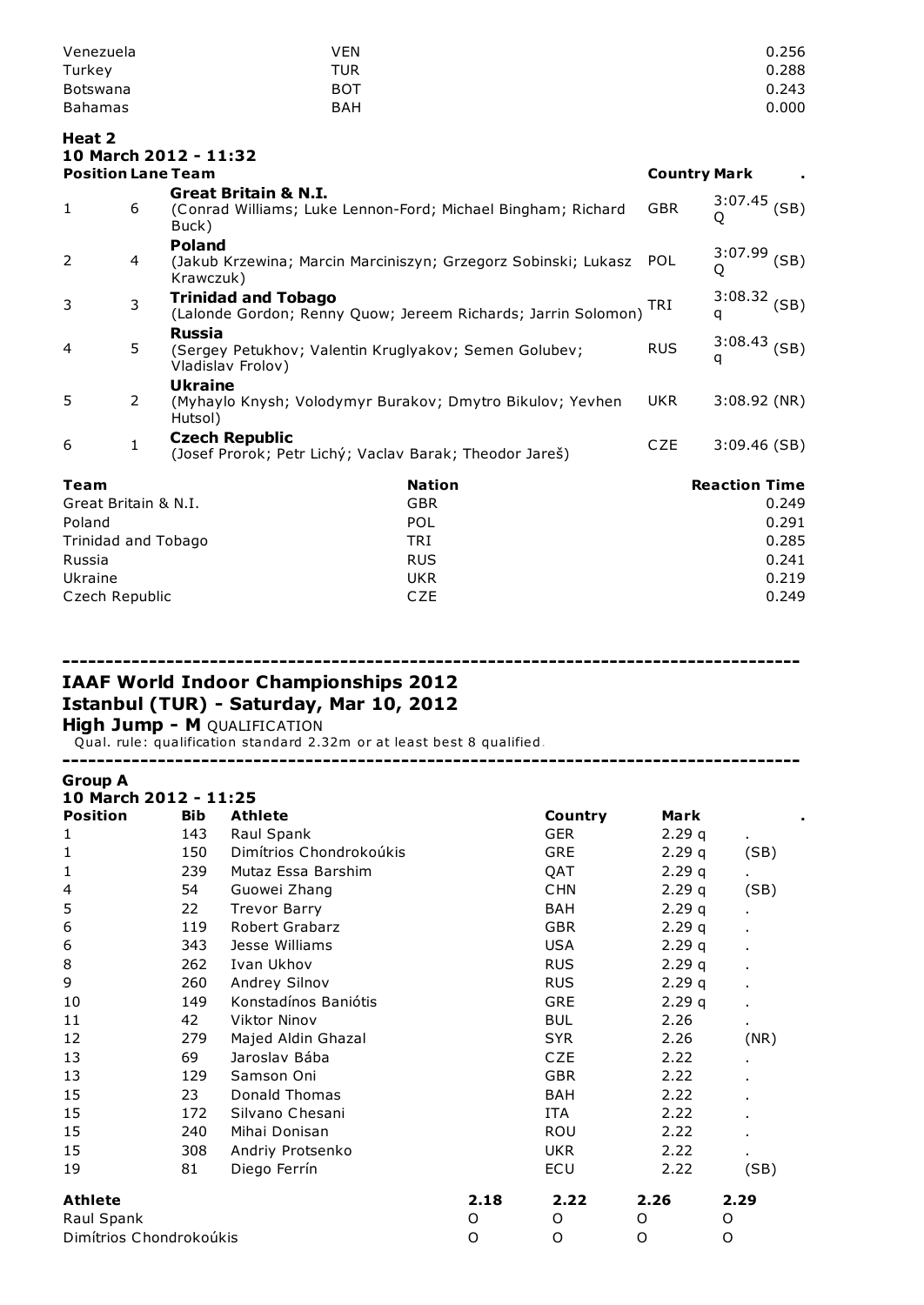| O   | O   | O          | Ω    |
|-----|-----|------------|------|
| O   | Ω   | XO         | Ω    |
| O   | Ω   | XXO        | Ω    |
| O   | O   | O          | XO   |
| O   | Ω   | O          | XO   |
| O   | Ω   | XO         | XO   |
| O   | Ω   | XXO        | XO   |
| O   | XO  | O          | XXO  |
| O   | O   | O          | XXX. |
| XXO | XO  | XO         | XXX  |
| O   | O   | XXX        |      |
| O   | Ω   | <b>XXX</b> |      |
| O   | XO  | <b>XXX</b> |      |
| O   | XO  | <b>XXX</b> |      |
| O   | XO  | <b>XXX</b> |      |
| O   | XO  | <b>XXX</b> |      |
| O   | xxo | <b>XXX</b> |      |
|     |     |            |      |

# -------------------------------------------------------------------------------------

# IAAF World Indoor Championships 2012 Istanbul (TUR) - Saturday, Mar 10, 2012

Long Jump - W QUALIFICATION

Qual. rule: qualification standard 6.75m or at least best 8 qualified.

#### -------------------------------------------------------------------------------------

#### Group A

| 10 March 2012 - 11:45         |            |                               |             |           |                    |
|-------------------------------|------------|-------------------------------|-------------|-----------|--------------------|
| <b>Position</b>               | <b>Bib</b> | <b>Athlete</b>                | Country     | Mark      |                    |
| 1                             | 803        | Janay DeLoach                 | <b>USA</b>  | 6.90 Q    | (SB)               |
| $\mathbf 2$                   | 606        | Shara Proctor                 | <b>GBR</b>  | 6.86 Q    | (NR)               |
| 3                             | 817        | <b>Brittney Reese</b>         | <b>USA</b>  | 6.72q     | ä,                 |
| 4                             | 510        | <b>Bianca Stuart</b>          | <b>BAH</b>  | 6.70q     |                    |
| 5                             | 732        | Darya Klishina                | <b>RUS</b>  | 6.65q     |                    |
| 6                             | 718        | Viorica Tigau                 | ROU         | 6.64q     | (SB)               |
| 7                             | 532        | Veronika Shutkova             | <b>BLR</b>  | 6.63q     | ä,                 |
| 8                             | 528        | Nastassia Mironchyk - Ivanova | <b>BLR</b>  | 6.62 $q$  |                    |
| 9                             | 770        | Karin Mey Melis               | <b>TUR</b>  | 6.62      |                    |
| 10                            | 741        | Elena Sokolova                | <b>RUS</b>  | 6.58      |                    |
| 11                            | 534        | Keila Costa                   | <b>BRA</b>  | 6.45      | (SB)               |
| 12                            | 754        | Irene Pusterla                | SUI         | 6.45      | ä,                 |
| 13                            | 837        | Nadja Käther                  | <b>GER</b>  | 6.40      |                    |
| 14                            | 833        | Yuliya Tarasova               | <b>UZB</b>  | 6.37      | (SB)               |
| 15                            | 579        | Concepción Montaner           | <b>ESP</b>  | 6.37      | $\blacksquare$     |
| 16                            | 776        | Inna Ahkozova                 | <b>UKR</b>  | 6.32      |                    |
| 17                            | 708        | Cornelia Deiac                | <b>ROU</b>  | 6.16      |                    |
| 18                            | 664        | Aiga Grabuste                 | LAT         | 6.08      | $\blacksquare$     |
| 19                            | 696        | Marestella Torres             | PHI         | 5.98      | (SB)               |
|                               | 665        | Lauma Griva                   | LAT         | <b>NM</b> |                    |
| <b>Athlete</b>                |            |                               | 1st         | 2nd       | 3rd                |
| Janay DeLoach                 |            |                               | 6.52        | 6.55      | 6.90               |
| Shara Proctor                 |            |                               | 6.52        | 6.86      |                    |
| <b>Brittney Reese</b>         |            |                               | 6.72        | X         | 6.66               |
| <b>Bianca Stuart</b>          |            |                               | 6.59        | X         | 6.70               |
| Darya Klishina                |            |                               | 6.56        | 6.65      | X                  |
| Viorica Tigau                 |            |                               | $\mathsf X$ | 6.62      | 6.64               |
| Veronika Shutkova             |            |                               | $\mathsf X$ | 6.63      | 6.44               |
| Nastassia Mironchyk - Ivanova |            |                               | $\mathsf X$ | 6.60      | 6.62               |
| Karin Mey Melis               |            |                               | $\mathsf X$ | 6.62      | X                  |
| Elena Sokolova                |            |                               | $\mathsf X$ | 6.58      | $\pmb{\mathsf{X}}$ |
| Keila Costa                   |            |                               | 6.16        | 6.42      | 6.45               |
| Irene Pusterla                |            |                               | 5.58        | 4.23      | 6.45               |
| Nadja Käther                  |            |                               | 6.40        | X         | X                  |
| Yuliya Tarasova               |            |                               | 6.37        | 6.24      | 6.34               |
| Concepción Montaner           |            |                               | X           | 6.37      | Χ                  |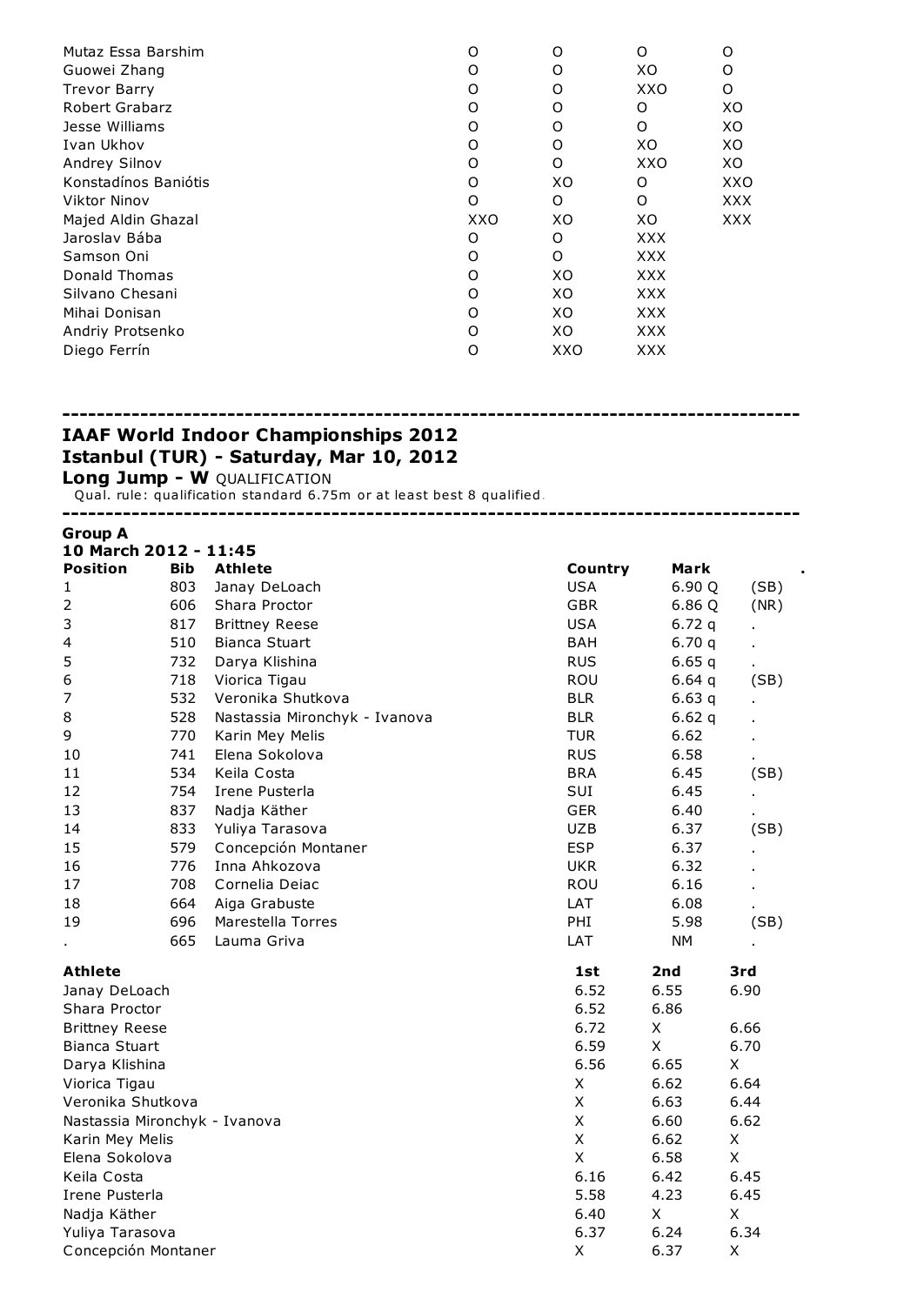| Inna Ahkozova     | 6.32 | 6.15 | 6.18 |
|-------------------|------|------|------|
| Cornelia Deiac    |      | 6.16 |      |
| Aiga Grabuste     |      |      | 6.08 |
| Marestella Torres | 5.98 | 5.94 |      |
| Lauma Griva       | X.   |      |      |

|                                                                              |                         |            |                          |                | <b>IAAF World Indoor Championships 2012</b> |            |                                           |               |            |                        |      |  |
|------------------------------------------------------------------------------|-------------------------|------------|--------------------------|----------------|---------------------------------------------|------------|-------------------------------------------|---------------|------------|------------------------|------|--|
| 800 Metres - M SEMI-FINAL<br>Qual. rule: first 2 of each heat (Q) qualified. |                         |            |                          |                | Istanbul (TUR) - Saturday, Mar 10, 2012     |            |                                           |               |            |                        |      |  |
| Heat 1<br>10 March 2012 - 11:50                                              |                         |            |                          |                |                                             |            |                                           |               |            |                        |      |  |
| <b>Position</b>                                                              | Lane                    | <b>Bib</b> | <b>Athlete</b>           |                |                                             |            | Country                                   |               | Mark       |                        |      |  |
| 1                                                                            | 3                       | 100        |                          |                | Mohammed Aman                               |            | <b>ETH</b>                                |               |            | 1:48.07 Q              |      |  |
| 2                                                                            | 5                       | 130        | Andrew Osagie            |                |                                             |            | <b>GBR</b>                                |               |            | 1:48.13Q               |      |  |
| 3                                                                            | $\overline{4}$          | 186        | Timothy Kitum            |                |                                             |            | <b>KEN</b>                                |               |            | 1:48.22                |      |  |
| 4                                                                            | 6                       | 91         |                          |                | Antonio Manuel Reina                        |            | <b>ESP</b>                                |               |            | 1:48.36                |      |  |
| 5                                                                            | $\overline{2}$          | 304        |                          |                | Julius Mutekanga                            |            | <b>UGA</b>                                |               |            | 1:49.32                |      |  |
| 6                                                                            | $\mathbf{1}$            | 238        |                          |                | Musaeb Abdulrahman Balla                    |            | QAT                                       |               |            | 1:49.51                |      |  |
| <b>Intermediate</b>                                                          |                         | Bib.       |                          | <b>Athlete</b> |                                             |            |                                           | Nation        |            | Mark                   |      |  |
| 200m                                                                         |                         | 238        |                          |                | Musaeb Abdulrahman Balla                    |            |                                           | QAT           |            | 25.20                  |      |  |
| 400m                                                                         |                         | 238        |                          |                | Musaeb Abdulrahman Balla                    |            |                                           | QAT           |            | 53.11                  |      |  |
| 600m                                                                         |                         | 238        |                          |                | Musaeb Abdulrahman Balla                    |            |                                           | QAT           |            | 1:21.25                |      |  |
| Heat 2<br>10 March 2012 - 11:58                                              |                         |            |                          |                |                                             |            |                                           |               |            |                        |      |  |
| <b>Position</b>                                                              | Lane                    | <b>Bib</b> |                          | <b>Athlete</b> |                                             |            | Country                                   |               | Mark       |                        |      |  |
| 1                                                                            | 6                       | 333        |                          |                | Michael Rutt                                |            | <b>USA</b>                                |               |            | 1:48.88 Q              |      |  |
| 2                                                                            | 5                       | 25         |                          |                | Jan van den Broeck                          |            | <b>BEL</b>                                |               |            | 1:48.90 Q              |      |  |
| 3                                                                            | 4                       | 187        |                          |                | Boaz Kiplagat Lalang                        |            | <b>KEN</b>                                |               | 1:49.31    |                        |      |  |
| 4                                                                            | $\overline{2}$          | 13         |                          |                | Raphael Pallitsch                           |            | AUT                                       |               | 1:49.42    |                        |      |  |
|                                                                              | 1                       | 58         |                          |                | Rafith Rodríguez                            |            | COL                                       |               | <b>DNF</b> |                        |      |  |
|                                                                              | 3                       | 226        |                          |                | Marcin Lewandowski                          |            | POL                                       |               | <b>DNF</b> |                        |      |  |
| <b>Intermediate</b>                                                          |                         |            | <b>Bib</b>               |                | <b>Athlete</b>                              |            |                                           | <b>Nation</b> |            | Mark                   |      |  |
| 200m                                                                         |                         |            | 58                       |                | Rafith Rodríguez                            |            | <b>COL</b>                                |               |            | 26.14                  |      |  |
| 400m                                                                         |                         |            | 25                       |                | Jan van den Broeck                          |            | <b>BEL</b>                                |               |            | 54.25                  |      |  |
| 600m                                                                         |                         |            | 333                      |                | Michael Rutt                                |            | <b>USA</b>                                |               |            | 1:21.55                |      |  |
| Heat 3<br>10 March 2012 - 12:06                                              |                         |            |                          |                |                                             |            |                                           |               |            |                        |      |  |
| <b>Position</b>                                                              | Lane                    | Bib        |                          | <b>Athlete</b> |                                             | Country    |                                           | Mark          |            |                        |      |  |
| 1                                                                            | 1                       | 71         |                          |                | Jakub Holuša                                | CZE        |                                           | 1:47.23 Q     |            |                        | (SB) |  |
| $\mathbf 2$                                                                  | 3                       | 225        |                          |                | Adam Kszczot                                | POL        |                                           | 1:47.90 Q     |            |                        |      |  |
| 3                                                                            | $\overline{2}$          | 88         |                          |                | Luis Alberto Marco                          | <b>ESP</b> |                                           | 1:48.12       |            |                        |      |  |
| 4                                                                            | 6                       | 14         |                          |                | Andreas Rapatz                              | AUT        |                                           | 1:48.15       |            |                        |      |  |
| 5                                                                            | $\overline{\mathbf{4}}$ | 132        |                          | Joe Thomas     |                                             | <b>GBR</b> |                                           | 1:49.12       |            |                        |      |  |
| 6                                                                            | 5                       | 320        |                          |                | <b>Tevan Everett</b>                        | <b>USA</b> |                                           | 1:49.57       |            |                        |      |  |
| <b>Intermediate</b><br>200m<br>400m                                          |                         |            | <b>Bib</b><br>132<br>132 |                | <b>Athlete</b><br>Joe Thomas<br>Joe Thomas  |            | <b>Nation</b><br><b>GBR</b><br><b>GBR</b> |               |            | Mark<br>25.88<br>53.12 |      |  |
| 600m                                                                         |                         |            | 225                      |                | Adam Kszczot                                |            | POL                                       |               |            | 1:19.83                |      |  |
|                                                                              |                         |            |                          |                |                                             |            |                                           |               |            |                        |      |  |

# IAAF World Indoor Championships 2012

# Istanbul (TUR) - Saturda\, Mar 10, 2012 Pole Vault - M FINAL

-------------------------------------------------------------------------------------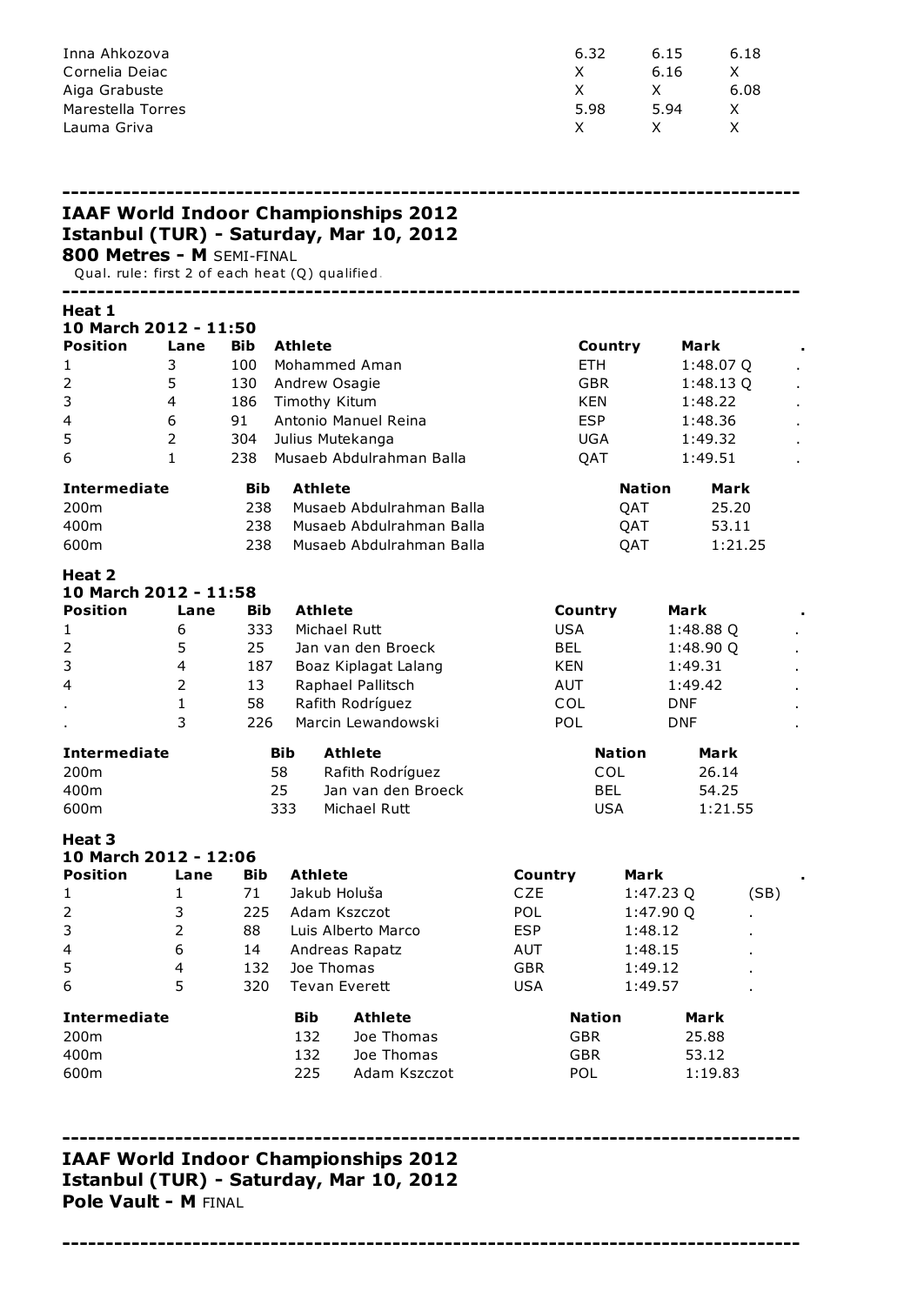| 10 March 2012 - 17:00  |            |                        |      |            |      |            |                          |      |                          |       |                |  |
|------------------------|------------|------------------------|------|------------|------|------------|--------------------------|------|--------------------------|-------|----------------|--|
| <b>Position</b>        | <b>Bib</b> | <b>Athlete</b>         |      |            |      |            | Country                  |      | Mark                     |       |                |  |
| 1                      | 110        | Renaud Lavillenie      |      |            |      |            | <b>FRA</b>               |      | 5.95                     |       | (WL)           |  |
| $\overline{2}$         | 141        | Björn Otto             |      |            |      |            | <b>GER</b>               |      | 5.80                     |       | $\blacksquare$ |  |
| 3                      | 341        | <b>Brad Walker</b>     |      |            |      |            | <b>USA</b>               |      | 5.80                     |       | ٠              |  |
| 4                      | 140        | Malte Mohr             |      |            |      |            | <b>GER</b>               |      | 5.75                     |       | $\blacksquare$ |  |
| 5                      | 61         | Lázaro Borges          |      |            |      |            | <b>CUB</b>               |      | 5.70                     |       | $\blacksquare$ |  |
| 5                      | 127        | Steven Lewis           |      |            |      |            | <b>GBR</b>               |      | 5.70                     |       | ×.             |  |
| $\overline{7}$         | 152        | Konstadínos Filippídis |      |            |      |            | <b>GRE</b>               |      | 5.70                     |       | $\blacksquare$ |  |
| 8                      | 112        | Romain Mesnil          |      |            |      |            | <b>FRA</b>               |      | 5.50                     |       | $\blacksquare$ |  |
| 9                      | 261        | Dmitry Starodubtsev    |      |            |      |            | <b>RUS</b>               |      | 5.50                     |       | $\blacksquare$ |  |
| $\blacksquare$         | 331        | Scott Roth             |      |            |      |            | <b>USA</b>               |      | NΜ                       |       |                |  |
| <b>Athlete</b>         |            | 5.50                   | 5.60 | 5.70       | 5.75 | 5.80       | 5.85                     | 5.90 | 5.95                     | 6.00  | 6.02           |  |
| Renaud Lavillenie      |            |                        | XO   |            | O    | XO         | O                        | XO   | O                        | $X -$ | ХX             |  |
| Björn Otto             |            | XO                     |      | O          |      | XO         | $\overline{\phantom{a}}$ | XXX  |                          |       |                |  |
| <b>Brad Walker</b>     |            | -                      | XO   |            | х-   | XO         | -                        | XX-  | $\overline{\phantom{a}}$ | X     |                |  |
| Malte Mohr             |            | -                      | XXO  | -          | O    | -          | <b>XXX</b>               |      |                          |       |                |  |
| Lázaro Borges          |            | O                      | O    | XO         | -    | <b>XXX</b> |                          |      |                          |       |                |  |
| Steven Lewis           |            | O                      | -    | ХO         | -    | XXX        |                          |      |                          |       |                |  |
| Konstadínos Filippídis |            | O                      | XO   | ХO         |      | XXX        |                          |      |                          |       |                |  |
| Romain Mesnil          |            | O                      | -    | XXX        |      |            |                          |      |                          |       |                |  |
| Dmitry Starodubtsev    |            | XO                     | -    | <b>XXX</b> |      |            |                          |      |                          |       |                |  |
| Scott Roth             |            | XXX                    |      |            |      |            |                          |      |                          |       |                |  |

## ------------------------------------------------------------------------------------- IAAF World Indoor Championships 2012 Istanbul (TUR) - Saturday, Mar 10, 2012 Triple Jump - W FINAL

------------------------------------------------------------------------------------- 10 March 2012 - 17:05 Position Bib Athlete Country Mark . 1 592 Yamilé Aldama GBR 14.82 (SB) 2 656 Olga Rypakova KAZ 14.63 . 3 565 Mabel Gay CUB 14.29 4 567 Yargeris Savigne CUB 14.28 5 650 Kimberly Williams JAM 14.27 . 6 735 Anna Krylova RUS RUS 14.21 7 552 Yanmei Li CHN 14.02 . 8 755 Dana Veldáková SVK 13.97 . Athlete 1st 2nd 3rd 4th 5th 6th Yamilé Aldama 14.10 14.82 X - - - Olga Rypakova X X X 14.45 14.63 X Mabel Gay 14.08 14.05 14.19 X 14.29 14.13 Yargeris Savigne 14.28 14.18 14.12 13.68 14.11 13.90 Kimberly Williams 14.05 13.41 14.22 13.72 13.76 14.27 Anna Krylova 13.92 14.21 X 14.04 X 14.06 Yanmei Li 13.82 X X X 14.02 X Dana Veldáková X X 13.97 X X X

## IAAF World Indoor Championships 2012 Istanbul (TUR) - Saturday, Mar 10, 2012 60 Metres Hurdles - W SEMI-FINAL

Qual. rule: first 4 of each heat (Q) qualified. -------------------------------------------------------------------------------------

#### Heat 1 10 March 2012 - 17:10

| Position Lane Bib Athlete |  |                   | Country Mark |        | . React |
|---------------------------|--|-------------------|--------------|--------|---------|
| $1 \ \bar{ }$             |  | 507 Sally Pearson | AUS          | 7.93 O | 0.215   |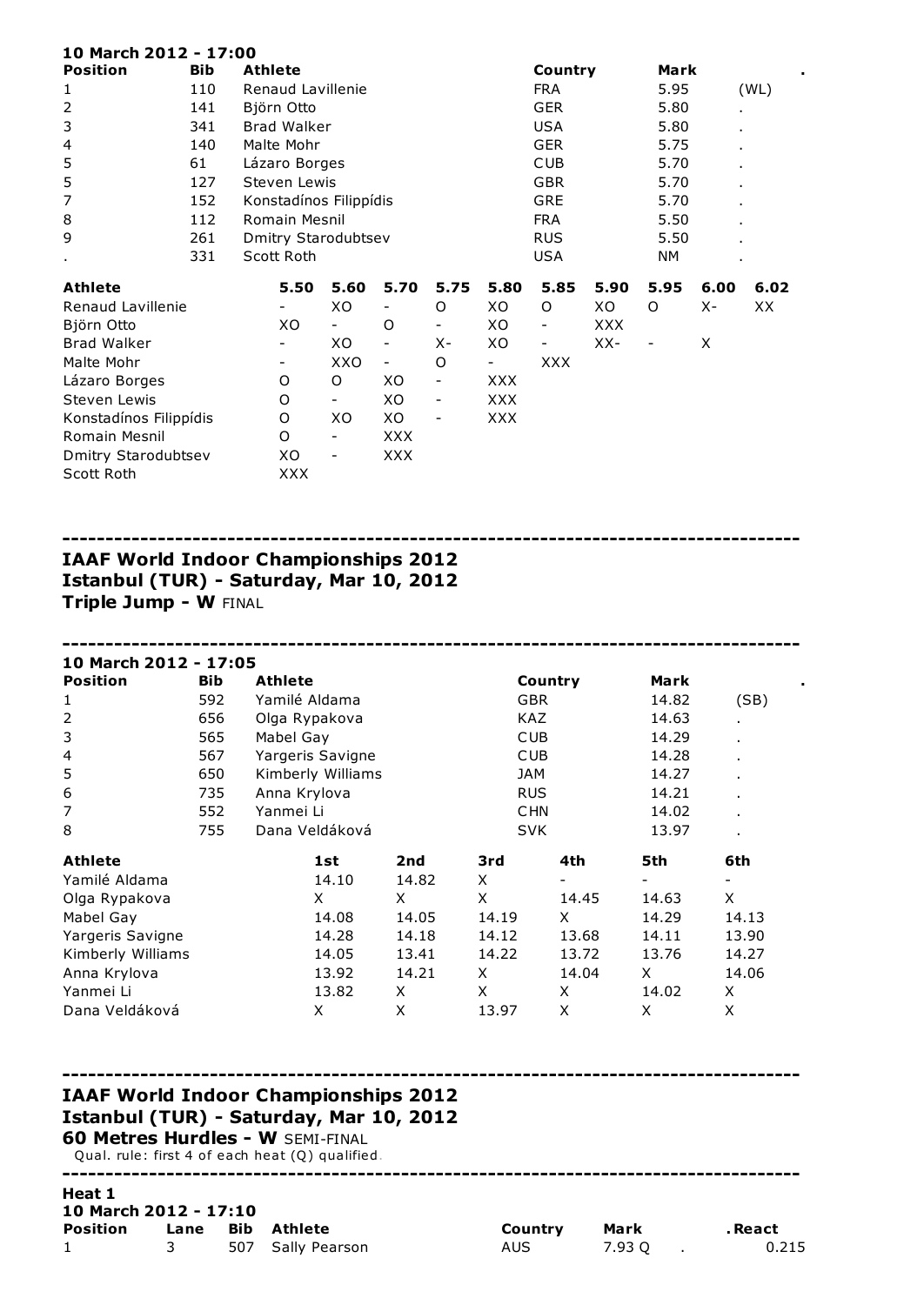| 2 | 4 | 513  | Eline Berings        | <b>BEL</b> | 8.03 Q | (SB) | 0.139 |
|---|---|------|----------------------|------------|--------|------|-------|
| 3 | 8 | 549  | Nikkita Holder       | CAN        | 8.07 Q |      | 0.250 |
| 4 |   | 687  | Seun Adigun          | <b>NGR</b> | 8.07 O | (PB) | 0.164 |
| 5 | 6 | 637  | Marzia Caravelli     | <b>ITA</b> | 8.12   |      | 0.169 |
| 6 |   | 630. | Derval O'Rourke      | IRL        | 8.13   | (SB) | 0.234 |
| 7 | 5 | 711  | Angela Morosanu      | <b>ROU</b> | 8.24   |      | 0.176 |
| 8 |   | 726  | Ekaterina Galitskaya | <b>RUS</b> | 8.26   |      | 0.249 |

| 10 March 2012 - 17:17 |      |            |                    |            |        |                |         |  |  |  |  |  |
|-----------------------|------|------------|--------------------|------------|--------|----------------|---------|--|--|--|--|--|
| <b>Position</b>       | Lane | <b>Bib</b> | <b>Athlete</b>     | Country    | Mark   |                | . React |  |  |  |  |  |
| 1                     | 5    | 533        | Alina Talay        | <b>BLR</b> | 7.99 Q | (SB)           | 0.199   |  |  |  |  |  |
| 2                     | 4    | 605        | Tiffany Porter     | <b>GBR</b> | 8.03 Q | ٠              | 0.239   |  |  |  |  |  |
| 3                     | 8    | 670        | Sonata Tamošaityte | LTU        | 8.03 Q | (NR)           | 0.190   |  |  |  |  |  |
| $\overline{4}$        | 6    | 508        | Beate Schrott      | AUT        | 8.11 Q | $\blacksquare$ | 0.221   |  |  |  |  |  |
| 5                     | 2    | 570        | Lucie Škrobáková   | <b>CZE</b> | 8.18   |                | 0.228   |  |  |  |  |  |
| 6                     | 3    | 683        | Sharona Bakker     | <b>NED</b> | 8.18   | ٠.             | 0.251   |  |  |  |  |  |
| $\overline{7}$        |      | 636        | Veronica Borsi     | <b>ITA</b> | 8.18   | (PB)           | 0.192   |  |  |  |  |  |
| 8                     |      | 743        | Svetlana Topilina  | <b>RUS</b> | 8.32   |                | 0.278   |  |  |  |  |  |

------------------------------------------------------------------------------------- IAAF World Indoor Championships 2012 Istanbul (TUR) - Saturday, Mar 10, 2012

Metres - M SEMI-FINAL

Heat 2

Qual. rule: first 2 of each heat (Q) plus the 2 fastest times (q) qualified.

-------------------------------------------------------------------------------------

| Heat 1<br>10 March 2012 - 17:30 |                |            |                    |                           |            |             |              |         |  |
|---------------------------------|----------------|------------|--------------------|---------------------------|------------|-------------|--------------|---------|--|
| <b>Position</b>                 | Lane           |            | <b>Bib Athlete</b> |                           | Country    | <b>Mark</b> |              | . React |  |
| 1                               | 3              | 321        |                    | Justin Gatlin             | <b>USA</b> | 6.50Q       |              | 0.158   |  |
| $\overline{2}$                  | $\overline{2}$ | 199        |                    | Aziz Ouhadi               | <b>MAR</b> | 6.68 Q      | (NR)         |         |  |
| 3                               | $\overline{7}$ | 195        |                    | Rytis Sakalauskas         | LTU        | 6.69        |              | 0.211   |  |
| 4                               | 5              | 46         |                    | Michael LeBlanc           | CAN        | 6.71        |              | 0.128   |  |
| 5                               | 6              | 173        |                    | Simone Collio             | <b>ITA</b> | 6.71        | $\mathbf{r}$ | 0.135   |  |
| 6                               | 8              | 55         |                    | Ben Youssef Meité         | CIV        | 6.71        |              | 0.165   |  |
| $\overline{7}$                  | $\overline{4}$ |            |                    | 213 Peter Emelieze        | <b>NGR</b> | 6.81        |              | 0.297   |  |
| 8                               | $\mathbf{1}$   | 82         |                    | Amr Ibrahim Mostafa Seoud | EGY        | 6.83        |              | 0.252   |  |
| Heat 2<br>10 March 2012 - 17:37 |                |            |                    |                           |            |             |              |         |  |
| <b>Position</b>                 | Lane           |            | <b>Bib</b>         | <b>Athlete</b>            | Country    | Mark        |              | . React |  |
| 1                               | 6              |            | 179                | Nesta Carter              | <b>JAM</b> | 6.56 Q      |              | 0.155   |  |
| $\overline{2}$                  | $\overline{4}$ |            | 117                | <b>Dwain Chambers</b>     | <b>GBR</b> | 6.62 Q      |              | 0.155   |  |
| 3                               | 5              |            | 106                | <b>Emmanuel Biron</b>     | <b>FRA</b> | 6.65q       | ä,           | 0.166   |  |
| 4                               | 1              |            | 157                | Jeremy Bascom             | <b>GUY</b> | 6.77        | L.           | 0.135   |  |
| 5                               | 3              |            | 137                | Christian Blum            | <b>GER</b> | 6.79        |              | 0.157   |  |
| 6                               | 8              |            | 162                | Reza Ghasemi              | IRI        | 6.79        |              | 0.199   |  |
| 7                               | $\overline{7}$ |            | 269                | <b>Brijesh Lawrence</b>   | <b>SKN</b> | 6.80        |              | 0.192   |  |
| 8                               | $\overline{2}$ |            | 268                | Foo Ee Yeo                | SIN        | 6.93        |              | 0.217   |  |
| Heat 3                          |                |            |                    |                           |            |             |              |         |  |
| 10 March 2012 - 17:44           |                |            |                    |                           |            |             |              |         |  |
| <b>Position</b>                 | Lane           | <b>Bib</b> |                    | <b>Athlete</b>            | Country    | Mark        |              | . React |  |
| 1                               | 4              | 325        |                    | <b>Trell Kimmons</b>      | <b>USA</b> | 6.61 Q      | ä,           | 0.162   |  |
| $\overline{2}$                  | 5              | 285        |                    | Marc Burns                | <b>TRI</b> | 6.62Q       | J.           | 0.129   |  |
| 3                               | 3              | 47         |                    | Justyn Warner             | CAN        | 6.67q       |              | 0.140   |  |
| $\overline{4}$                  | 6              | 92         |                    | Ángel David Rodríguez     | <b>ESP</b> | 6.71        |              | 0.214   |  |
| 5                               | $\overline{7}$ | 52         |                    | <b>Bingtian Su</b>        | <b>CHN</b> | 6.74        | (SB)         | 0.337   |  |
| 6                               | 1              | 218        |                    | Mateo Edward              | <b>PAN</b> | 6.91        | (PB)         | 0.195   |  |
| 7                               | 2              | 36         |                    | Nilson Andrè              | <b>BRA</b> | 6.93        |              | 0.219   |  |
| ٠                               | 8              | 351        |                    | Gerald Phiri              | <b>ZAM</b> | <b>DNS</b>  |              | 0.000   |  |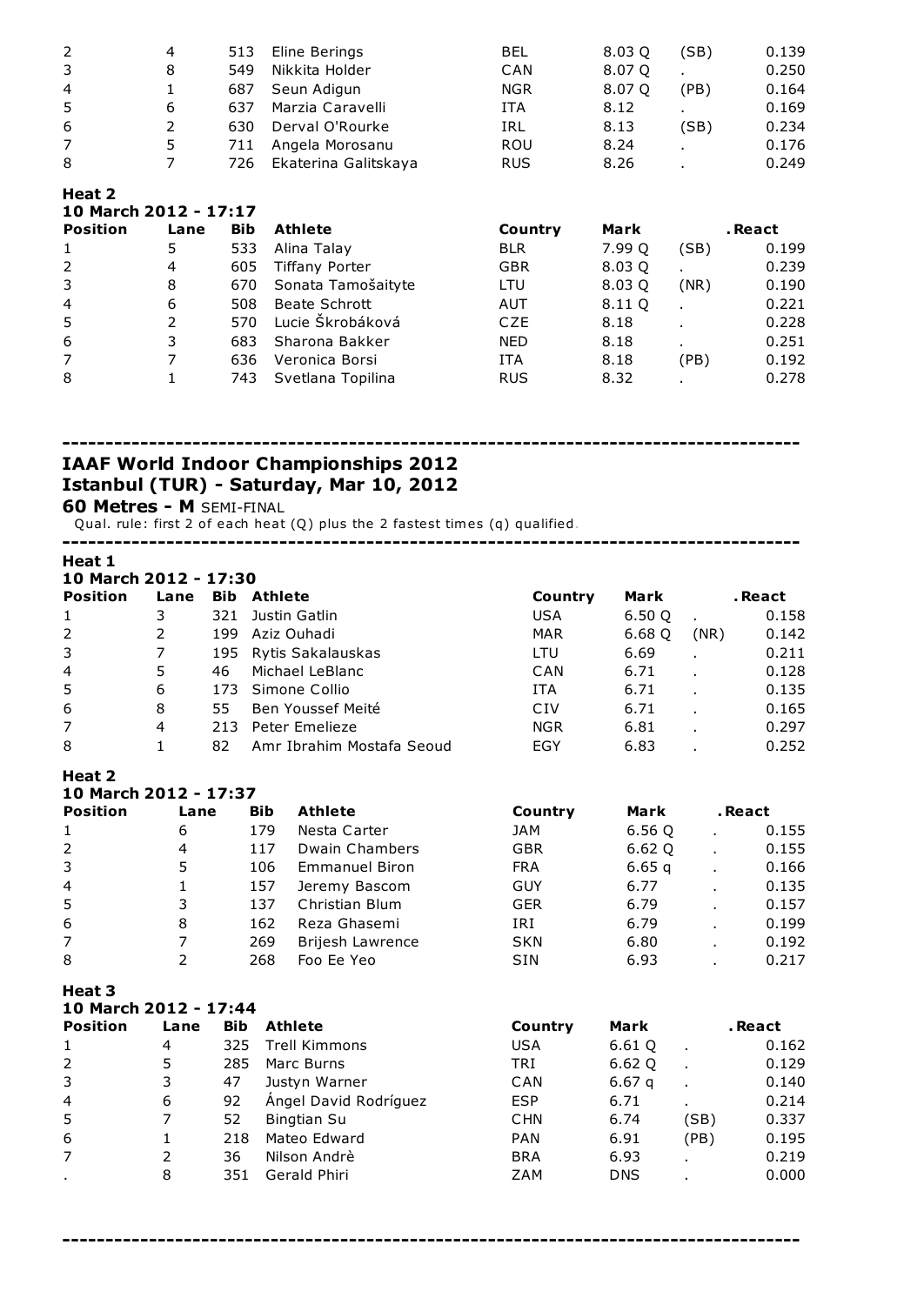## IAAF World Indoor Championships 2012 Istanbul (TUR) - Saturday, Mar 10, 2012 1500 Metres - W FINAL

| 10 March 2012 - 18:00 |            |                        |                |            |               |         |                |      |
|-----------------------|------------|------------------------|----------------|------------|---------------|---------|----------------|------|
| <b>Position</b>       | <b>Bib</b> | <b>Athlete</b>         |                | Country    |               | Mark    |                |      |
| 1                     | 586        | Genzebe Dibaba         |                | ETH.       |               | 4:05.78 | $\blacksquare$ |      |
| 2                     | 673        | Mariem Alaoui Selsouli |                | <b>MAR</b> |               | 4:07.78 | ٠.             |      |
| 3                     | 767        | Asli Çakir Alptekin    |                | TUR        |               | 4:08.74 |                | (NR) |
| 4                     | 525        | Natallia Kareiva       |                | <b>BLR</b> |               | 4:10.12 |                |      |
| 5                     | 591        | Hind Déhiba Chahyd     |                | <b>FRA</b> |               | 4:10.30 |                |      |
| 6                     | 583        | Tizita Bogale          |                | ETH.       |               | 4:10.98 |                |      |
| 7                     | 719        | Elena Arzhakova        |                | <b>RUS</b> |               | 4:13.04 |                |      |
| 8                     | 701        | Angelika Cichocka      |                | <b>POL</b> |               | 4:14.57 | $\blacksquare$ |      |
| 9                     | 578        | Isabel Macías          |                | <b>ESP</b> |               | 4:22.40 |                |      |
| <b>Intermediate</b>   |            | <b>Bib</b>             | <b>Athlete</b> |            | <b>Nation</b> |         | Mark           |      |
| 200 <sub>m</sub>      |            | 586                    | Genzebe Dibaba |            | ETH.          |         | 36.00          |      |
| 400m                  |            | 583                    | Tizita Bogale  |            | <b>ETH</b>    |         | 1:11.12        |      |
| 600m                  |            | 586                    | Genzebe Dibaba |            | <b>ETH</b>    |         | 1:43.92        |      |
| 800m                  |            | 586                    | Genzebe Dibaba |            | <b>ETH</b>    |         | 2:16.59        |      |
| 1000m                 |            | 586                    | Genzebe Dibaba |            | ETH.          |         | 2:48.38        |      |
| 1200m                 |            | 586                    | Genzebe Dibaba |            | ETH.          |         | 3:19.34        |      |
| 1400m                 |            | 586                    | Genzebe Dibaba |            | <b>ETH</b>    |         | 3:49.87        |      |

------------------------------------------------------------------------------------- IAAF World Indoor Championships 2012 Istanbul (TUR) - Saturday, Mar 10, 2012 Shot Put - W FINAL

| 10 March 2012 - 18:10     |            |                           |       |       |            |         |       |       |  |
|---------------------------|------------|---------------------------|-------|-------|------------|---------|-------|-------|--|
| <b>Position</b>           | <b>Bib</b> | <b>Athlete</b>            |       |       |            | Country | Mark  |       |  |
| 1                         | 694        | Valerie Adams             |       |       | NZL        |         | 20.54 | (AR)  |  |
| 2                         | 530        | Nadzeya Ostapchuk         |       |       | <b>BLR</b> |         | 20.42 |       |  |
| 3                         | 799        | Michelle Carter           |       |       | <b>USA</b> |         | 19.58 | (SB)  |  |
| 4                         | 798        | Jillian Camarena-Williams |       |       | <b>USA</b> |         | 19.44 |       |  |
| 5                         | 614        | Nadine Kleinert           |       |       |            |         | 19.29 | ×.    |  |
| 6                         | 553        | Xiangrong Liu             |       |       |            |         | 18.63 | (SB)  |  |
| 7                         | 734        | Evgeniia Kolodko          |       |       |            |         | 18.57 |       |  |
| 8                         | 742        | Irina Tarasova            |       |       | <b>RUS</b> |         | 18.54 |       |  |
| <b>Athlete</b>            |            |                           | 1st   | 2nd   | 3rd        | 4th     | 5th   | 6th   |  |
| Valerie Adams             |            |                           | X     | 20.48 | X.         | 20.41   | 20.29 | 20.54 |  |
| Nadzeya Ostapchuk         |            |                           | 20.20 | X.    | 20.12      | X       | 20.42 | X     |  |
| Michelle Carter           |            |                           | 18.88 | 19.36 | 19.58      | 19.30   | 18.66 | X     |  |
| Jillian Camarena-Williams |            |                           | 18.70 | 19.44 | X.         | 19.32   | X     | 19.24 |  |
| Nadine Kleinert           |            |                           | 19.11 | 19.29 | 19.27      | X       | X     | 18.91 |  |
| Xiangrong Liu             |            |                           | 17.89 | X     | 18.04      | X       | X     | 18.63 |  |
| Evgeniia Kolodko          |            |                           | 17.61 | 17.41 | 17.88      | 18.09   | 18.17 | 18.57 |  |
| Irina Tarasova            |            | 18.10                     | 18.19 | 18.28 | 18.26      | 18.54   | X     |       |  |

-------------------------------------------------------------------------------------

## ------------------------------------------------------------------------------------- IAAF World Indoor Championships 2012 Istanbul (TUR) - Saturday, Mar 10, 2012 High Jump - W FINAL

#### 10 March 2012 - 18:15 Position Bib Athlete **Country** Mark .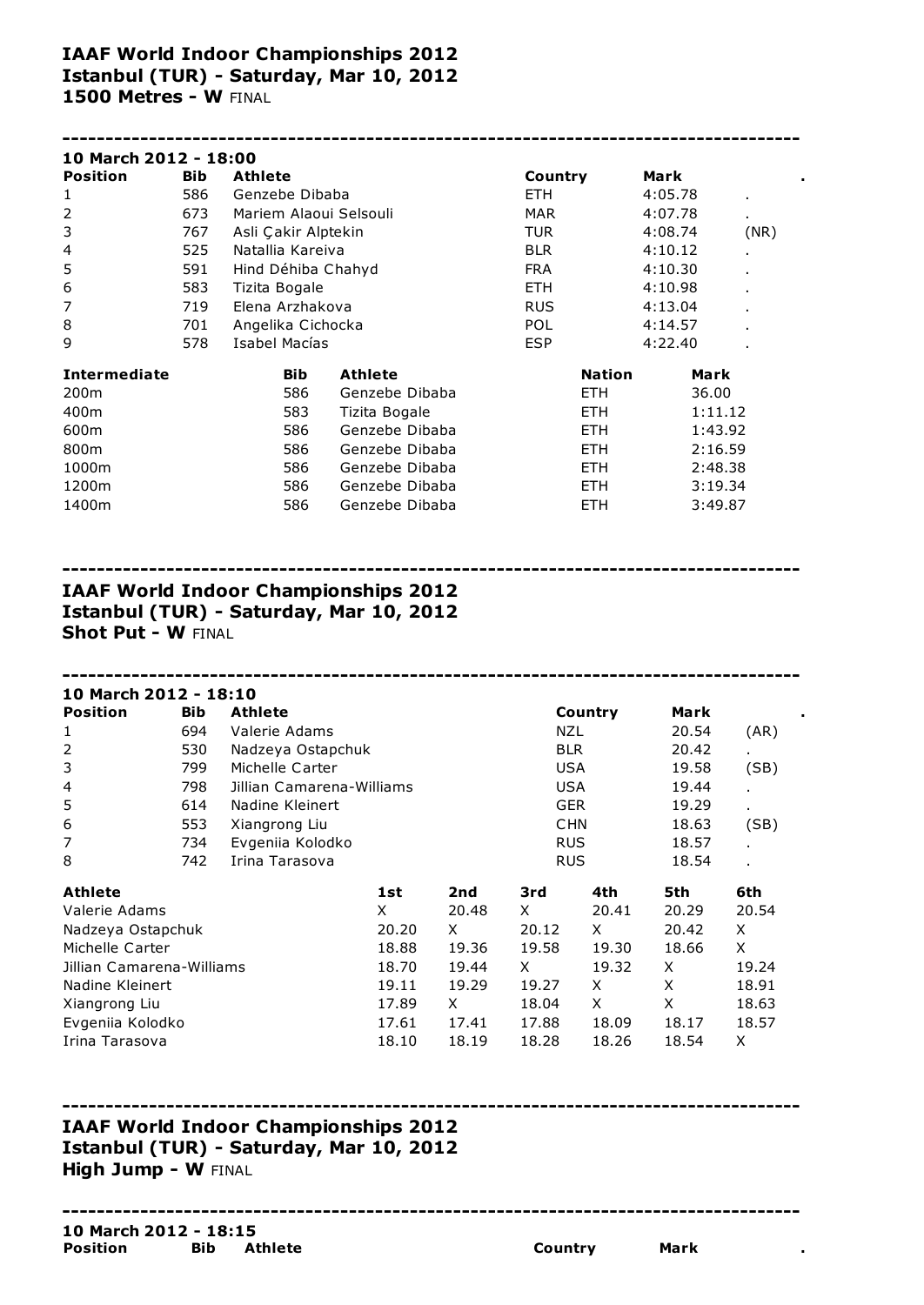| Chaunté Lowe<br>807   |                   |                       |                                              | USA        |            |                                                             |      |
|-----------------------|-------------------|-----------------------|----------------------------------------------|------------|------------|-------------------------------------------------------------|------|
| 639                   |                   | Antonietta Di Martino |                                              |            |            | 1.95                                                        | (SB) |
| 722                   | Anna Chicherova   |                       |                                              |            |            | 1.95                                                        |      |
| 758                   | Ebba Jungmark     |                       |                                              |            |            | 1.95                                                        | (SB) |
| 514                   | Tia Hellebaut     |                       |                                              | <b>BEL</b> |            | 1.95                                                        |      |
| 576                   | Ruth Beitia       |                       |                                              |            |            | 1.95                                                        | (SB) |
| 712                   | Esthera Petre     |                       |                                              |            |            | 1.92                                                        |      |
| 832                   | Svetlana Radzivil |                       |                                              |            |            | 1.92                                                        |      |
|                       |                   |                       | 1.88                                         | 1.92       | 1.95       | 1.98                                                        | 2.01 |
|                       |                   |                       | O                                            | XO         | XO         | O                                                           | XXX  |
| Antonietta Di Martino |                   |                       | O                                            | O          | O          | <b>XXX</b>                                                  |      |
| Anna Chicherova       |                   |                       | O                                            | O          | O          | <b>XXX</b>                                                  |      |
| Ebba Jungmark         |                   |                       | O                                            | O          | O          | <b>XXX</b>                                                  |      |
| Tia Hellebaut         |                   |                       | XO                                           | O          | O          | <b>XXX</b>                                                  |      |
|                       |                   |                       | O                                            | O          | XO         | <b>XXX</b>                                                  |      |
|                       |                   |                       | XXO                                          | O          | <b>XXX</b> |                                                             |      |
| Svetlana Radzivil     |                   |                       | 0                                            | XО         | <b>XXX</b> |                                                             |      |
|                       |                   |                       | 1.84<br>O<br>O<br>O<br>O<br>O<br>O<br>O<br>O |            | <b>ITA</b> | <b>RUS</b><br><b>SWE</b><br><b>ESP</b><br>ROU<br><b>UZB</b> | 1.98 |

## IAAF World Indoor Championships 2012 Istanbul (TUR) - Saturday, Mar 10, 2012 1000 Metres - M HEPTATHLON

Heat 1 March 2012 - 18:20 Position Bib Athlete **Country Mark** . Points 319 Ashton Eaton USA 2:32.77 (CR) 955 257 Ilya Shkurenev RUS 2:41.66 (PB) 855 307 Oleksiy Kasyanov UKR 2:42.41 (NR) 847 76 Adam Sebastian Helcelet CZE 2:43.05 (PB) 840 250 Artem Lukyanenko RUS 2:44.82 (PB) 821 63 Yordani García CUB 2:50.21 (PB) 763 30 Andrei Krauchanka BLR 2:53.83 (SB) 726

-------------------------------------------------------------------------------------

-------------------------------------------------------------------------------------

-------------------------------------------------------------------------------------

# IAAF World Indoor Championships 2012 Istanbul (TUR) - Saturday, Mar 10, 2012 400 Metres - W FINAL

#### 10 March 2012 - 18:40

| <b>Position</b> | Lane | <b>Bib</b> | <b>Athlete</b>          | Country    | Mark  |      | . React |
|-----------------|------|------------|-------------------------|------------|-------|------|---------|
| $\mathbf{1}$    | 6    |            | 818 Sanya Richards-Ross | <b>USA</b> | 50.79 |      | 0.244   |
| 2               |      | 724        | Aleksandra Fedoriva     | <b>RUS</b> | 51.76 |      | 0.279   |
| 3               | 5.   | 806        | Natasha Hastings        | <b>USA</b> | 51.82 |      | 0.226   |
| $\overline{4}$  |      | 546.       | Vania Stambolova        | <b>BUL</b> | 51.99 |      | 0.288   |
| 5               | 4    | 596.       | Shana Cox               | <b>GBR</b> | 52.13 | 'PB) | 0.187   |
| -6              |      | 574        | Denisa Rosolová         | CZE.       | 52.48 |      | 0.301   |
|                 |      |            |                         |            |       |      |         |

#### ------------------------------------------------------------------------------------- IAAF World Indoor Championships 2012 Istanbul (TUR) - Saturday, Mar 10, 2012 Long Jump - M FINAL

# -------------------------------------------------------------------------------------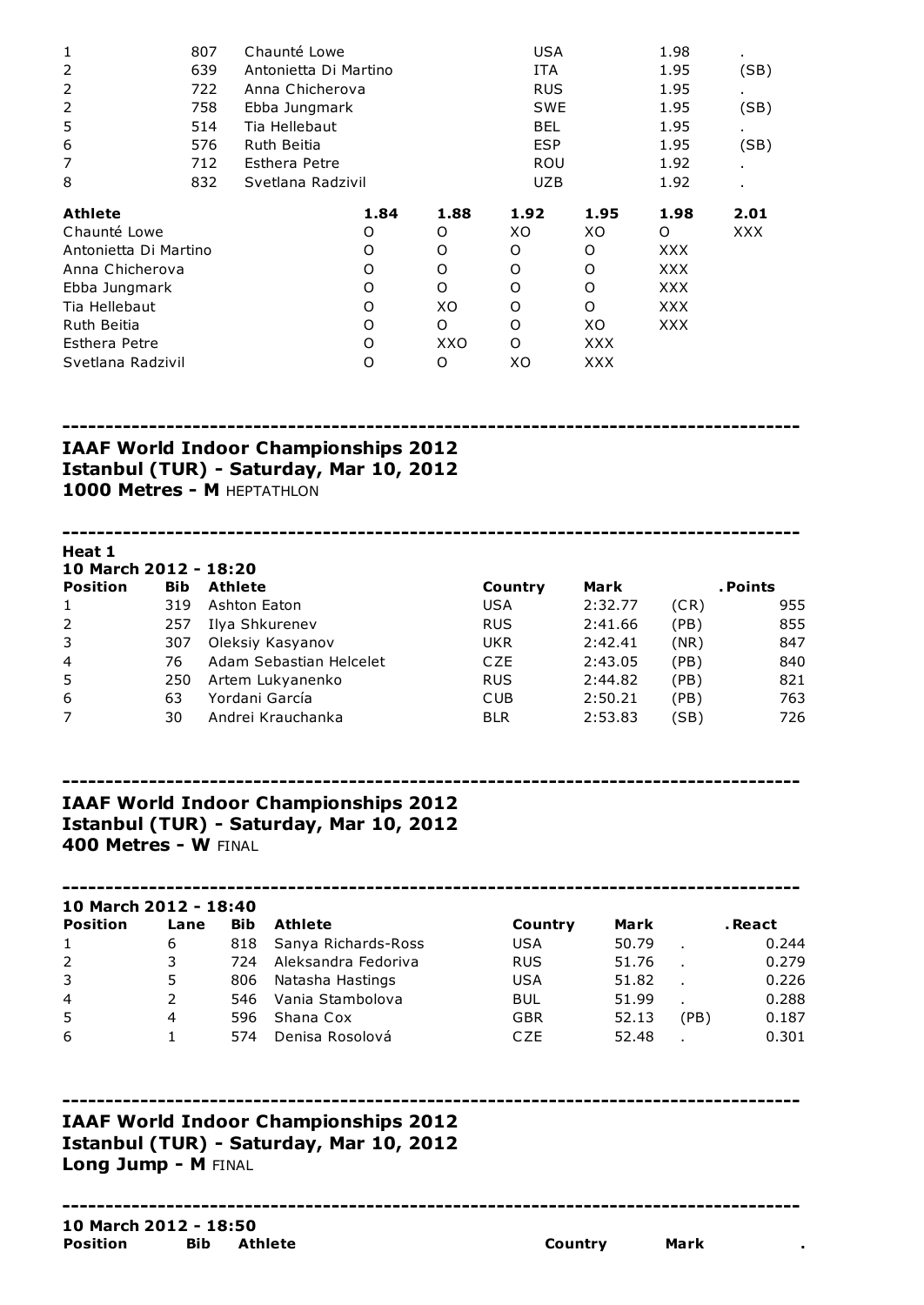| $\mathbf{1}$            | 37<br>Mauro Vinicius da Silva |                   |      |      | <b>BRA</b> |      | 8.23 | $\blacksquare$ |
|-------------------------|-------------------------------|-------------------|------|------|------------|------|------|----------------|
| $\overline{2}$          | 10                            | Henry Frayne      |      |      |            |      | 8.23 | (AR)           |
| 3                       | 251                           | Aleksandr Menkov  |      |      | <b>RUS</b> |      | 8.22 |                |
| 4                       | 317                           | Will Claye        |      |      | <b>USA</b> |      | 8.04 | $\blacksquare$ |
| 5                       | 266                           | Ndiss Kaba Badji  |      |      | <b>SEN</b> |      | 7.97 | (SB)           |
| 6                       | 153                           | Loúis Tsátoumas   |      |      |            |      | 7.88 |                |
| 7                       | 147                           | Ignisious Gaisah  |      |      |            |      | 7.86 |                |
| 8                       | 89                            | Luis Felipe Méliz |      |      | <b>ESP</b> |      | 7.50 |                |
| Athlete                 |                               |                   | 1st  | 2nd  | 3rd        | 4th  | 5th  | 6th            |
| Mauro Vinicius da Silva |                               |                   | 7.73 | X    | X          | 7.77 | 8.23 | 8.23           |
| Henry Frayne            |                               |                   | 8.17 | X    | X          | X    | 7.89 | 8.23           |
| Aleksandr Menkov        |                               |                   | 8.12 | 8.22 | X          | X    | 8.10 | X              |
| Will Claye              |                               |                   | 7.78 | X    | 7.98       | X    | 8.04 | X              |
| Ndiss Kaba Badji        |                               |                   | 7.93 | X    | X          | 7.97 | X    | X              |
| Loúis Tsátoumas         |                               | 7.88              | X    | X    | X          | 7.49 | 7.77 |                |
| Ignisious Gaisah        |                               | 7.76              | 7.70 | 7.83 | 7.75       | 7.86 | 7.85 |                |
| Luis Felipe Méliz       |                               |                   | X    | X    | X          | X    | X    | 7.50           |

-------------------------------------------------------------------------------------

## IAAF World Indoor Championships 2012 Istanbul (TUR) - Saturday, Mar 10, 2012 1500 Metres - M FINAL

| 10 March 2012 - 19:00 |            |                   |                       |               |         |                |
|-----------------------|------------|-------------------|-----------------------|---------------|---------|----------------|
| <b>Position</b>       | <b>Bib</b> | <b>Athlete</b>    |                       | Country       | Mark    |                |
| 1                     | 197        | Abdalaati Iguider |                       | MAR.          | 3:45.21 |                |
| 2                     | 298        |                   | Ilham Tanui Özbilen   | <b>TUR</b>    | 3:45.35 |                |
| 3                     | 101        |                   | Mekonnen Gebremedhin  | ETH.          | 3:45.90 |                |
| 4                     | 103        | Aman Wote         |                       | <b>ETH</b>    | 3:47.02 |                |
| 5                     | 78         | Ayanleh Souleiman |                       | DJI           | 3:47.35 |                |
| 6                     | 185        | Silas Kiplagat    |                       | <b>KEN</b>    | 3:47.42 | $\blacksquare$ |
| 7                     | 316        |                   | Matthew Centrowitz    | <b>USA</b>    | 3:47.42 | $\blacksquare$ |
| 8                     | 84         |                   | Francisco Javier Abad | <b>ESP</b>    | 3:48.14 |                |
| 9                     | 198        | Amine Laalou      |                       | <b>MAR</b>    | 3:49.14 |                |
| <b>Intermediate</b>   |            | <b>Bib</b>        | <b>Athlete</b>        | <b>Nation</b> | Mark    |                |
| 200 <sub>m</sub>      |            | 197               | Abdalaati Iguider     | <b>MAR</b>    | 30.96   |                |
| 400m                  |            | 197               | Abdalaati Iguider     | <b>MAR</b>    | 1:04.78 |                |
| 600m                  |            | 197               | Abdalaati Iguider     | <b>MAR</b>    | 1:38.89 |                |
| 800m                  |            | 197               | Abdalaati Iguider     | <b>MAR</b>    | 2:09.59 |                |
| 1000m                 |            | 197               | Abdalaati Iguider     | <b>MAR</b>    | 2:39.20 |                |
| 1200m                 |            | 298               | Ilham Tanui Özbilen   | TUR           | 3:05.65 |                |
| 1400m                 |            | 298               | Ilham Tanui Özbilen   | TUR           | 3:31.48 |                |

# IAAF World Indoor Championships 2012 Istanbul (TUR) - Saturday, Mar 10, 2012 400 Metres - M FINAL

| 10 March 2012 - 19:30 |      |            |                  |            |       |      |         |  |  |  |
|-----------------------|------|------------|------------------|------------|-------|------|---------|--|--|--|
| <b>Position</b>       | Lane | <b>Bib</b> | <b>Athlete</b>   | Country    | Mark  |      | . React |  |  |  |
| $\mathbf{1}$          | 6    | 60         | Nery Brenes      | <b>CRC</b> | 45.11 | (CR) | 0.216   |  |  |  |
| 2                     | 5    | 19         | Demetrius Pinder | <b>BAH</b> | 45.34 | (SB) | 0.228   |  |  |  |
| 3                     | 4    | 16         | Chris Brown      | BAH        | 45.90 | (SB) | 0.162   |  |  |  |
| $\overline{4}$        | 3    | 170        | Tabarie Henry    | <b>ISV</b> | 45.96 | (SB) | 0.195   |  |  |  |
| 5                     |      | 72         | Pavel Maslák     | CZE        | 46.19 |      | 0.219   |  |  |  |
| 6                     |      | 154        | Kirani James     | GRN        | 46.21 |      | 0.219   |  |  |  |